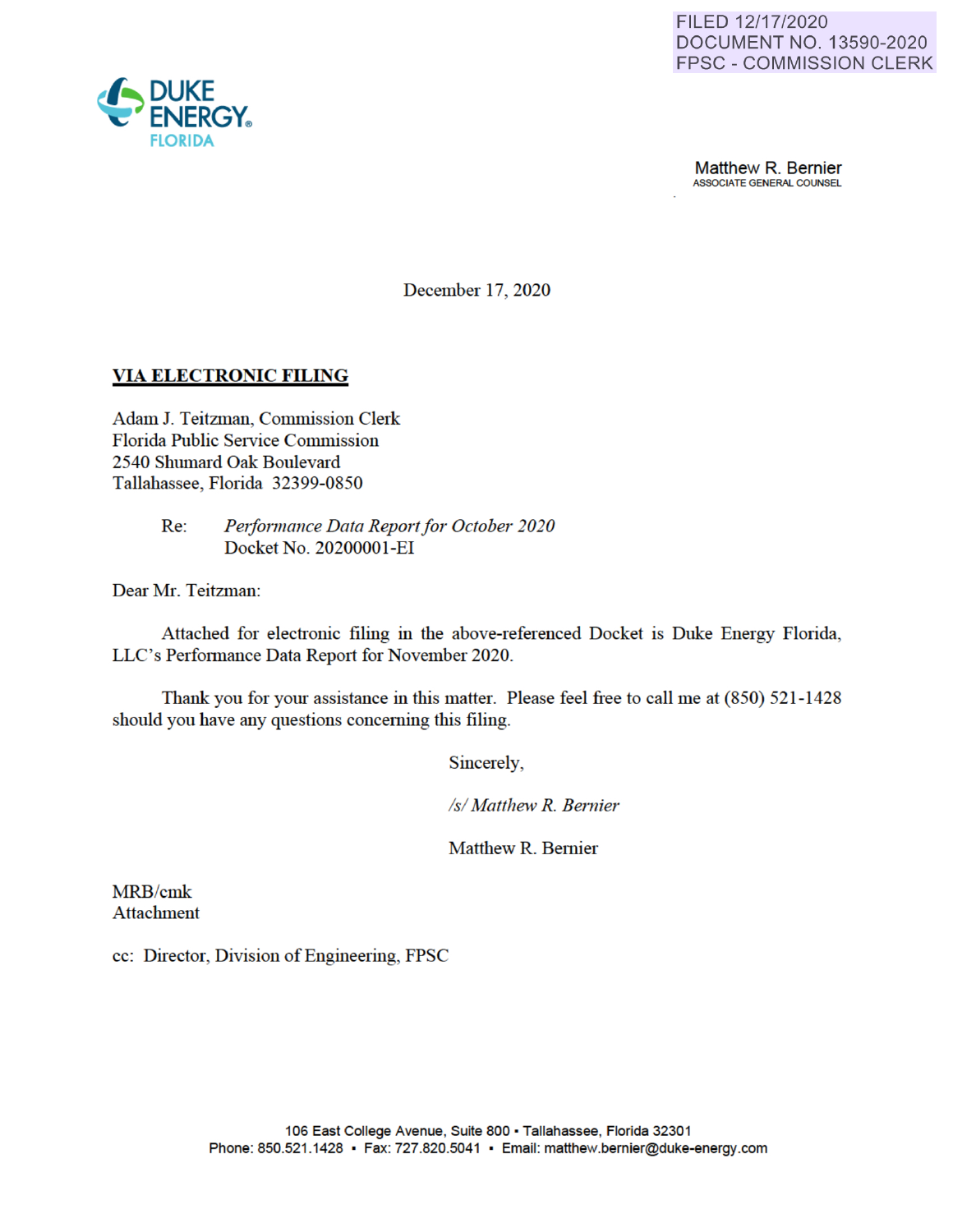### CERTIFICATE OF SERVICE Docket No. 20200001-EI

I HEREBY CERTIFY that a true copy of the above-mentioned document has been furnished to the following individuals via e-mail on this  $17<sup>th</sup>$  day of December, 2020.

Suzanne Brownless Office of General Counsel FL Public Service Commission 2540 Shumard Oak Blvd. Tallahassee, FL 32399-0850 sbrownle@psc.state fl.us

J. Beasley / J. Wahlen / M. Means Ausley McMullen P.O. Box 391 Tallahassee, FL 32302 jbeasley@ausley.com jwahlen@ausley.com mmeans@ausley.com

Russell A. Badders Gulf Power Company One Energy Place Pensacola, FL 32520 russell.badders@nexteraenergy.com

Kenneth A. Hoffman Florida Power & Light Company 134 W. Jefferson Street Tallahassee, FL 32301-1713 ken hoffman@fpl.com

Jon C. Moyle, Jr. Moyle Law Firm, P.A. 118 North Gadsden Street Tallahassee, FL 32301 jmoyle@moylelaw.com mqualls@moylelaw.com

 */s/ Matthew R. Bernier* Attorney

J.R. Kelly Office of Public Counsel 111 W. Madison St., Room 812 Tallahassee, FL 32399-1400 kelly.jr@leg.state fl.us

Paula K. Brown Regulatory Affairs Tampa Electric Company P.O. Box 111 Tampa, FL 33601-0111 regdept@tecoenergy.com

Maria Moncada / David Lee Florida Power & Light Company 700 Universe Blvd. (LAW/JB) Juno Beach, FL 33408-0420 maria moncada@fpl.com david.lee@fpl.com

James Brew / Laura W. Baker Stone Law Firm 1025 Thomas Jefferson St., N.W. Suite 800 West Washington, DC 20007 jbrew@smxblaw.com lwb@smxblaw.com

Mike Cassel Florida Public Utilities Company 208 Wildlight Avenue Yulee, FL 32097 mcassel@fpuc.com

Beth Keating Gunster, Yoakley & Stewart, P.A. 215 South Monroe Street, Suite 601 Tallahassee, FL 32301 bkeating@gunster.com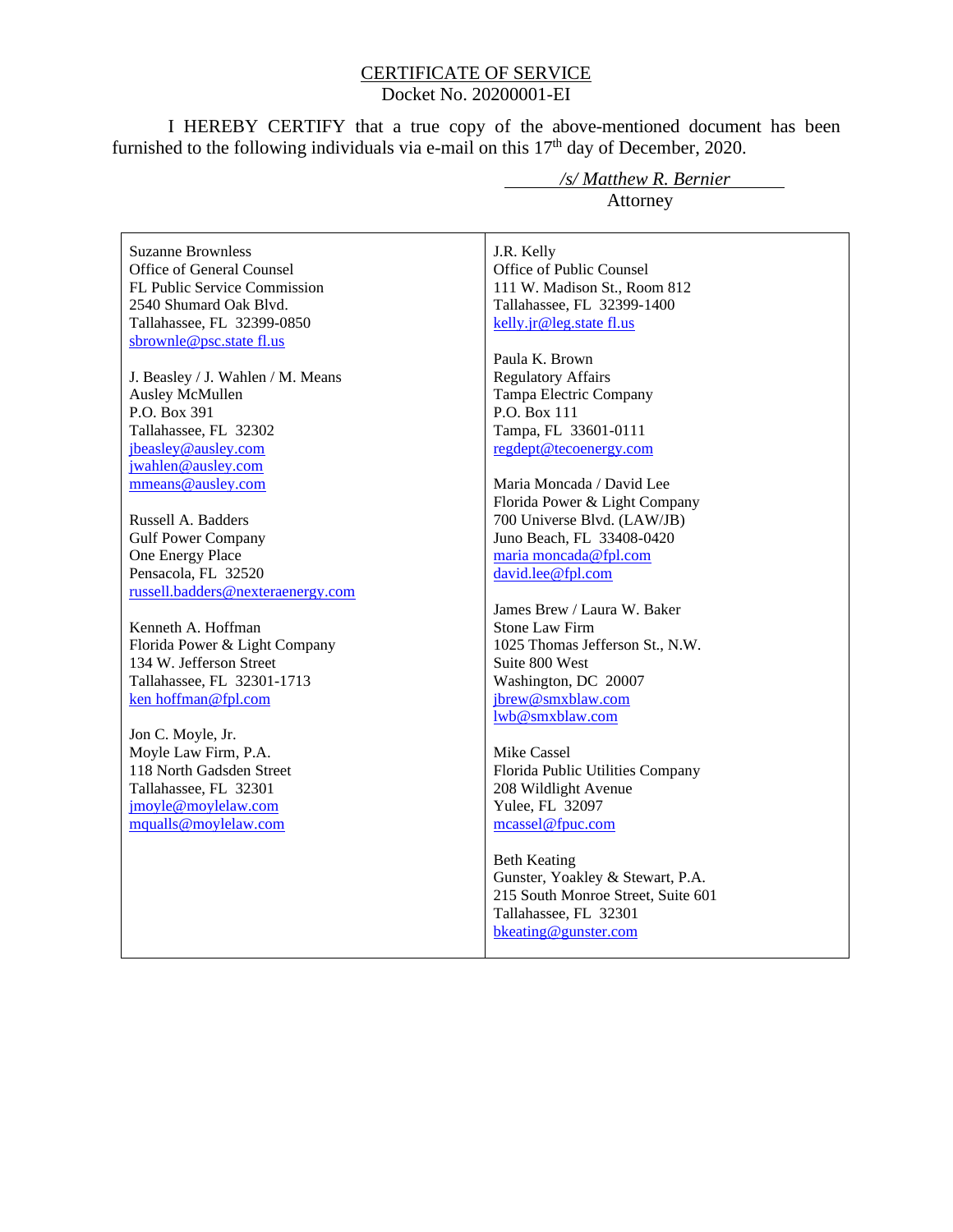| <b>Bartow CC</b>    | <b>Jan-20</b> | Feb-20    | Mar-20    | Apr-20    | May-20    | <b>Jun-20</b> | <b>Jul-20</b> | Aug-20    | Sep-20    | <b>Oct-20</b> | <b>Nov-20</b>       | <b>Dec-20</b> | Jan - Nov<br>Period |
|---------------------|---------------|-----------|-----------|-----------|-----------|---------------|---------------|-----------|-----------|---------------|---------------------|---------------|---------------------|
| 1. EAF              | 83.93         | 99.00     | 94.62     | 95.42     | 98.18     | 100.00        | 99.70         | 99.14     | 99.78     | 99.34         | 94.76               | 0.00          | 96.69               |
| 2. PH               | 744           | 696       | 743       | 720       | 744       | 720           | 744           | 744       | 720       | 744           | 721                 | $\mathbf 0$   | 8,040               |
| 3. SH               | 615.8         | 621.1     | 661.0     | 549.1     | 654.2     | 691.9         | 742.6         | 730.4     | 669.5     | 699.5         | 566.6               | 0.0           | 7,201.5             |
| 4. RSH              | 8.6           | 69.0      | 43.2      | 137.9     | 78.5      | 28.1          | 0.1           | 7.2       | 49.0      | 39.6          | 116.7               | 0.0           | 577.8               |
| 5. UH               | 119.6         | 5.9       | 38.9      | 33.0      | 11.4      | 0.0           | 1.3           | 6.4       | 1.6       | 4.9           | 37.8                | 0.0           | 260.7               |
| 6. POH              | 119.2         | 0.0       | 0.0       | 0.0       | 0.0       | 0.0           | 0.0           | 0.0       | 0.0       | 0.0           | 34.0                | 0.0           | 153.2               |
| 7. FOH              | 0.4           | 5.7       | 34.5      | 1.7       | 0.0       | 0.0           | 1.3           | 6.4       | 1.6       | 4.9           | 3.7                 | 0.0           | 60.2                |
| 8. MOH              | 0.0           | 0.3       | 4.4       | 31.3      | 11.4      | 0.0           | 0.0           | 0.0       | 0.0       | 0.0           | 0.0                 | 0.0           | 47.2                |
| 9. PPOH             | 0.0           | 0.0       | 0.0       | 0.0       | 0.0       | 0.0           | 0.0           | 0.0       | 0.0       | 0.0           | 0.0                 | 0.0           | $0.0\,$             |
| 10. LR PP (MW)      | 0.0           | 0.0       | 0.0       | 0.0       | 0.0       | 0.0           | 0.0           | 0.0       | 0.0       | 0.0           | 0.0                 | 0.0           | $0.0\,$             |
| 11. PFOH            | 0.0           | 11.2      | 11.4      | 0.0       | 0.1       | 0.0           | 19.9          | 0.0       | 0.0       | 0.0           | 0.0                 | 0.0           | 42.6                |
| 12. LR PF (MW)      | 0.0           | 108.2     | 108.2     | 0.0       | 105.5     | 0.0           | 55.3          | 0.0       | 0.0       | 0.0           | 0.0                 | 0.0           | 83.4                |
| 13. PMOH            | 0.0           | 0.0       | 0.0       | 0.0       | 21.7      | 0.0           | 0.0           | 0.0       | 0.0       | 0.0           | 0.0                 | 0.0           | 21.7                |
| 14. LR PM (MW)      | 0.0           | 0.0       | 0.0       | 0.0       | 114.2     | 0.0           | 0.0           | 0.0       | 0.0       | 0.0           | 0.0                 | 0.0           | 114.2               |
| 15. NSC (MW)        | 1144          | 1144      | 1144      | 1144      | 1144      | 1144          | 1144          | 1144      | 1144      | 1144          | 1144                | $\mathbf 0$   | 1144                |
| 16. OPER MBTU       | 4,050,994     | 4,286,777 | 4,724,966 | 3,333,386 | 4,344,128 | 4,836,805     | 5,246,371     | 5,034,287 | 4,527,059 |               | 4,927,283 3,776,392 | 0             | 49,088,449          |
| 17. NET GEN (MWH)   | 555,214       | 552,497   | 602,801   | 443,687   | 577,023   | 653,418       | 715,825       | 685,700   | 612,742   | 666,148       | 487,723             | $\mathbf 0$   | 6,552,778           |
| 18. ANOHR (BTU/KWH) | 7,296.3       | 7,758.9   | 7,838.4   | 7,512.9   | 7,528.5   | 7,402.3       | 7,329.1       | 7,341.8   | 7,388.2   | 7,396.7       | 7,742.9             | 0.0           | 7,491.2             |
| 19. NOF (%)         | 78.81         | 77.75     | 79.72     | 70.64     | 77.11     | 82.55         | 84.26         | 82.06     | 80.01     | 83.25         | 75.25               | 0.00          | 79.54               |
| 20. NPC (MW)        | 1144          | 1144      | 1144      | 1144      | 1144      | 1144          | 1144          | 1144      | 1144      | 1144          | 1144                | $\mathbf 0$   | 1144                |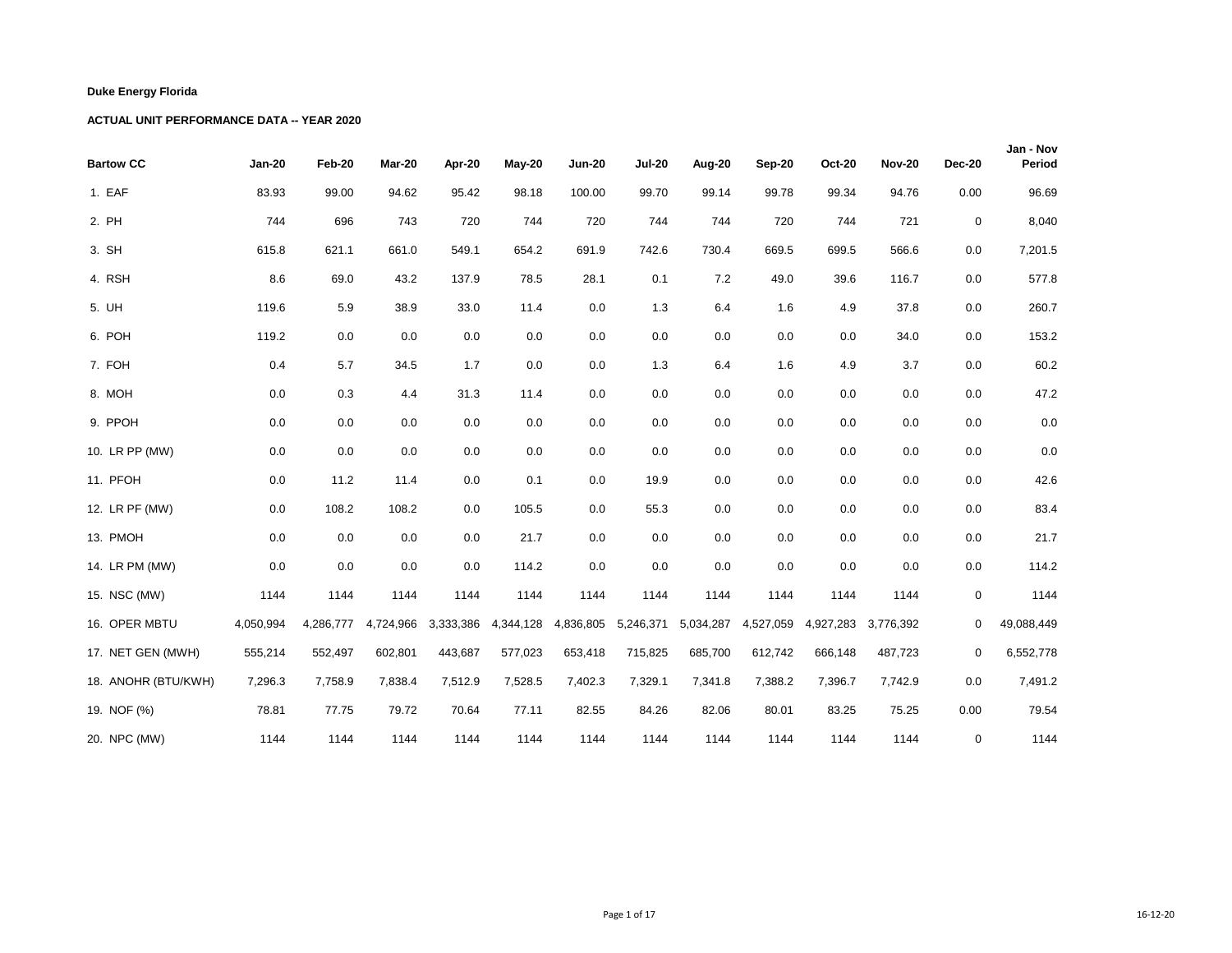| <b>OSPREY CC</b>    | <b>Jan-20</b> | Feb-20  | Mar-20      | Apr-20  | May-20            | <b>Jun-20</b> | <b>Jul-20</b> | Aug-20    | Sep-20  | <b>Oct-20</b>                 | <b>Nov-20</b> | <b>Dec-20</b> | Jan - Nov<br>Period |
|---------------------|---------------|---------|-------------|---------|-------------------|---------------|---------------|-----------|---------|-------------------------------|---------------|---------------|---------------------|
| 1. EAF              | 99.53         | 96.55   | 0.00        | 54.31   | 100.00            | 100.00        | 100.00        | 99.45     | 98.44   | 98.11                         | 98.51         | 0.00          | 85.83               |
| 2. PH               | 744           | 696     | 743         | 720     | 744               | 720           | 744           | 744       | 720     | 744                           | 721           | $\mathbf 0$   | 8,040               |
| 3. SH               | 194.4         | 47.3    | 0.0         | 286.4   | 650.7             | 644.9         | 672.7         | 662.1     | 637.5   | 675.5                         | 648.9         | 0.0           | 5,120.4             |
| 4. RSH              | 546.7         | 624.7   | 0.0         | 104.6   | 93.3              | 75.1          | 71.3          | 81.9      | 82.0    | 65.5                          | 72.1          | 0.0           | 1,817.3             |
| 5. UH               | 2.8           | 24.0    | 743.0       | 329.0   | 0.0               | 0.0           | 0.0           | 0.0       | 0.5     | 3.1                           | 0.0           | 0.0           | 1,102.4             |
| 6. POH              | 0.0           | 24.0    | 743.0       | 24.0    | 0.0               | 0.0           | 0.0           | 0.0       | 0.0     | 0.0                           | 0.0           | 0.0           | 791.0               |
| 7. FOH              | 0.6           | 0.0     | 0.0         | 305.0   | 0.0               | 0.0           | 0.0           | 0.0       | 0.5     | 3.1                           | 0.0           | 0.0           | 309.1               |
| 8. MOH              | 2.3           | 0.0     | 0.0         | 0.0     | 0.0               | 0.0           | 0.0           | 0.0       | 0.0     | 0.0                           | 0.0           | 0.0           | $2.3\,$             |
| 9. PPOH             | 0.0           | 0.0     | 0.0         | 0.0     | 0.0               | 0.0           | 0.0           | 0.0       | 0.0     | 0.0                           | 0.0           | 0.0           | $0.0\,$             |
| 10. LR PP (MW)      | 0.0           | 0.0     | 0.0         | 0.0     | 0.0               | 0.0           | 0.0           | 0.0       | 0.0     | 0.0                           | 0.0           | 0.0           | 0.0                 |
| 11. PFOH            | 3.5           | 0.0     | 0.0         | 0.0     | 0.0               | 0.0           | 0.0           | 130.6     | 339.4   | 347.7                         | 339.9         | 0.0           | 1,161.1             |
| 12. LR PF (MW)      | 111.3         | 0.0     | 0.0         | 0.0     | 0.0               | 0.0           | 0.0           | 18.4      | 18.4    | 18.4                          | 18.4          | 0.0           | 18.7                |
| 13. PMOH            | 0.0           | 0.0     | 0.0         | 0.0     | 0.0               | 0.0           | 0.0           | 0.0       | 0.0     | 0.0                           | 0.0           | 0.0           | $0.0\,$             |
| 14. LR PM (MW)      | 0.0           | 0.0     | 0.0         | 0.0     | 0.0               | 0.0           | 0.0           | 0.0       | 0.0     | 0.0                           | 0.0           | 0.0           | 0.0                 |
| 15. NSC (MW)        | 582           | 582     | 582         | 582     | 582               | 582           | 582           | 582       | 582     | 582                           | 582           | $\mathbf 0$   | 582                 |
| 16. OPER MBTU       | 541,636       | 110,673 | 0           |         | 790,816 2,063,929 | 2,031,821     | 2,147,031     | 2,088,278 |         | 1,939,717 2,127,754 2,022,465 |               | 0             | 15,864,121          |
| 17. NET GEN (MWH)   | 71,968        | 14,619  | $\mathbf 0$ | 93,205  | 282,305           | 276,486       | 292,433       | 284,360   | 267,137 | 292,801                       | 279,430       | 0             | 2,154,744           |
| 18. ANOHR (BTU/KWH) | 7,526.1       | 7,570.5 | 0.0         | 8,484.7 | 7,311.0           | 7,348.7       | 7,342.0       | 7,343.8   | 7,261.1 | 7,266.9                       | 7,237.8       | 0.0           | 7,362.4             |
| 19. NOF (%)         | 63.60         | 53.12   | 0.00        | 55.91   | 74.55             | 73.67         | 74.69         | 73.79     | 72.00   | 74.48                         | 73.99         | 0.00          | 72.31               |
| 20. NPC (MW)        | 582           | 582     | 582         | 582     | 582               | 582           | 582           | 582       | 582     | 582                           | 582           | $\mathbf 0$   | 582                 |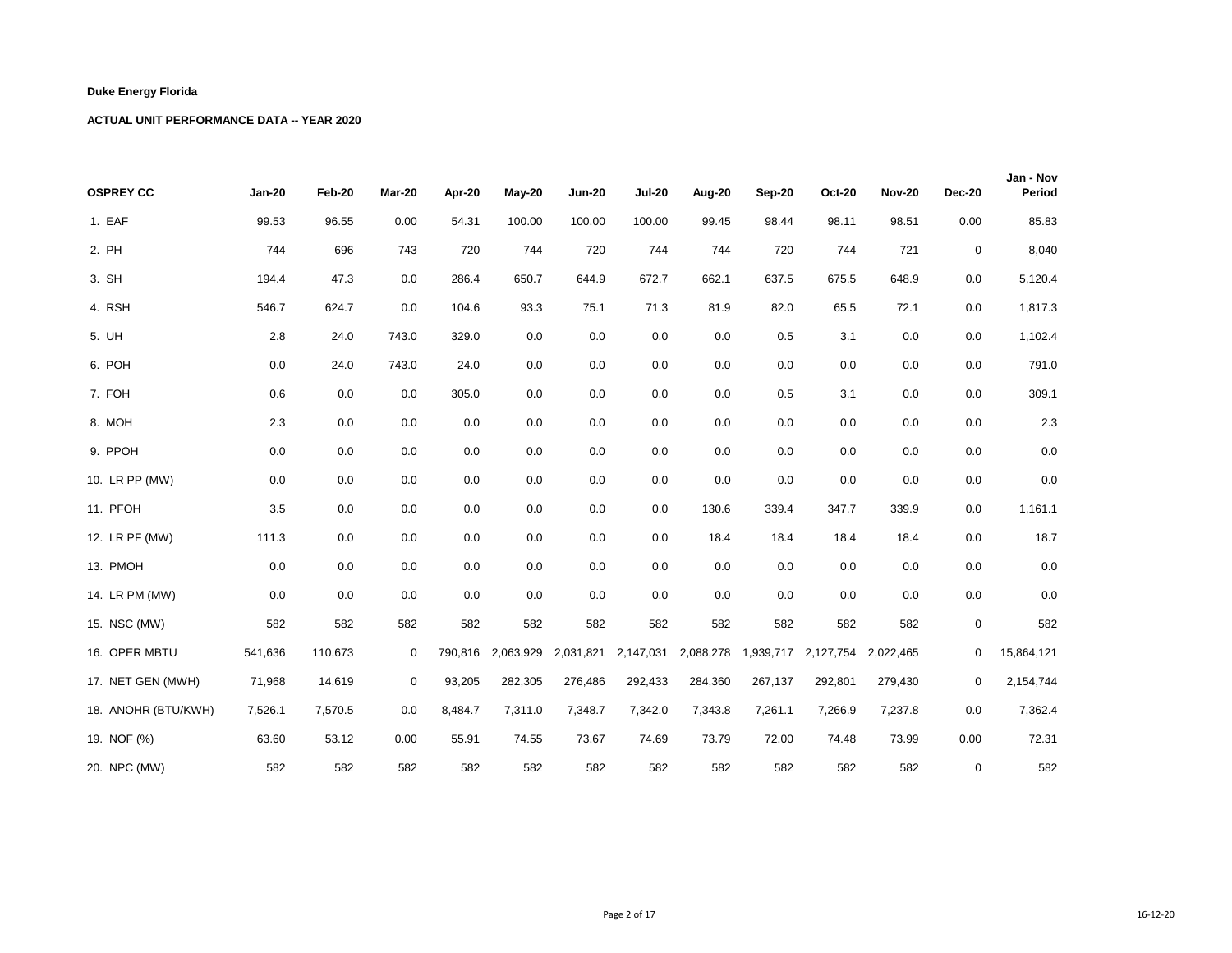| <b>HINES Power Block 1</b> | <b>Jan-20</b> | Feb-20    | Mar-20    | Apr-20    | $May-20$  | <b>Jun-20</b> | <b>Jul-20</b> | Aug-20    | Sep-20    | <b>Oct-20</b> | <b>Nov-20</b>   | <b>Dec-20</b> | Jan - Nov<br>Period |
|----------------------------|---------------|-----------|-----------|-----------|-----------|---------------|---------------|-----------|-----------|---------------|-----------------|---------------|---------------------|
| 1. EAF                     | 98.88         | 88.34     | 95.76     | 82.92     | 93.59     | 73.83         | 100.00        | 98.12     | 98.74     | 6.93          | 89.74           | 0.00          | 84.21               |
| 2. PH                      | 744           | 696       | 743       | 720       | 744       | 720           | 744           | 744       | 720       | 744           | 721             | $\mathbf 0$   | 8,040               |
| 3. SH                      | 259.0         | 575.2     | 654.6     | 573.3     | 632.1     | 531.6         | 744.0         | 710.2     | 688.9     | 3.6           | 647.0           | 0.0           | 6,019.5             |
| 4. RSH                     | 476.7         | 42.3      | 57.4      | 24.0      | 64.3      | 0.0           | 0.0           | 19.8      | 23.6      | 48.0          | 0.0             | 0.0           | 756.0               |
| 5. UH                      | 8.3           | 78.5      | 31.0      | 122.7     | 47.7      | 188.4         | 0.0           | 14.0      | 7.5       | 692.4         | 74.0            | 0.0           | 1,264.5             |
| 6. POH                     | 0.0           | 0.0       | 0.0       | 0.0       | 0.0       | 0.0           | 0.0           | 0.0       | 0.0       | 692.4         | 74.0            | 0.0           | 766.4               |
| 7. FOH                     | 8.3           | 61.4      | 31.0      | 1.7       | 11.4      | 188.4         | 0.0           | 1.7       | 0.0       | 0.0           | 0.0             | 0.0           | 303.9               |
| 8. MOH                     | 0.0           | 17.1      | 0.0       | 121.0     | 36.3      | 0.0           | 0.0           | 12.3      | 7.5       | 0.0           | 0.0             | 0.0           | 194.2               |
| 9. PPOH                    | 0.0           | 0.0       | 0.0       | 0.0       | 0.0       | 0.0           | 0.0           | 0.0       | 11.3      | 0.0           | 0.0             | 0.0           | 11.3                |
| 10. LR PP (MW)             | 0.0           | 0.0       | 0.0       | 0.0       | 0.0       | 0.0           | 0.0           | 0.0       | 68.8      | 0.0           | 0.0             | 0.0           | 68.8                |
| 11. PFOH                   | 0.0           | 16.6      | 5.0       | 2.1       | 0.0       | 0.0           | 0.0           | 0.0       | 0.0       | 0.0           | 0.0             | 0.0           | 23.7                |
| 12. LR PF (MW)             | 0.0           | 77.0      | 49.5      | 82.0      | 0.0       | 0.0           | 0.0           | 0.0       | 0.0       | 0.0           | 0.0             | 0.0           | 71.6                |
| 13. PMOH                   | 0.0           | 0.0       | 0.0       | 0.0       | 0.0       | 0.0           | 0.0           | 0.0       | 0.0       | 0.0           | 0.0             | 0.0           | $0.0\,$             |
| 14. LR PM (MW)             | 0.0           | 0.0       | 0.0       | 0.0       | 0.0       | 0.0           | 0.0           | 0.0       | 0.0       | 0.0           | 0.0             | 0.0           | 0.0                 |
| 15. NSC (MW)               | 490           | 490       | 490       | 490       | 490       | 490           | 490           | 490       | 490       | 490           | 490             | 490           | 490                 |
| 16. OPER MBTU              | 780,815       | 1,648,431 | 1,880,686 | 1,642,991 | 1,823,994 | 1,556,416     | 2,249,479     | 2,047,183 | 1,993,767 |               | 6,060 1,815,239 | 0             | 17,445,062          |
| 17. NET GEN (MWH)          | 102,818       | 215,761   | 250,559   | 219,501   | 240,760   | 205,204       | 300,649       | 275,796   | 262,778   | 316           | 245,508         | 0             | 2,319,650           |
| 18. ANOHR (BTU/KWH)        | 7,594.1       | 7,640.1   | 7,506.0   | 7,485.1   | 7,576.0   | 7,584.7       | 7,482.1       | 7,422.8   | 7,587.3   | 19,178.0      | 7,393.8         | 0.0           | 7,520.6             |
| 19. NOF (%)                | 81.02         | 76.55     | 78.12     | 78.13     | 77.74     | 78.78         | 82.47         | 79.25     | 77.84     | 18.01         | 77.44           | 0.00          | 78.64               |
| 20. NPC (MW)               | 490           | 490       | 490       | 490       | 490       | 490           | 490           | 490       | 490       | 490           | 490             | 490           | 490                 |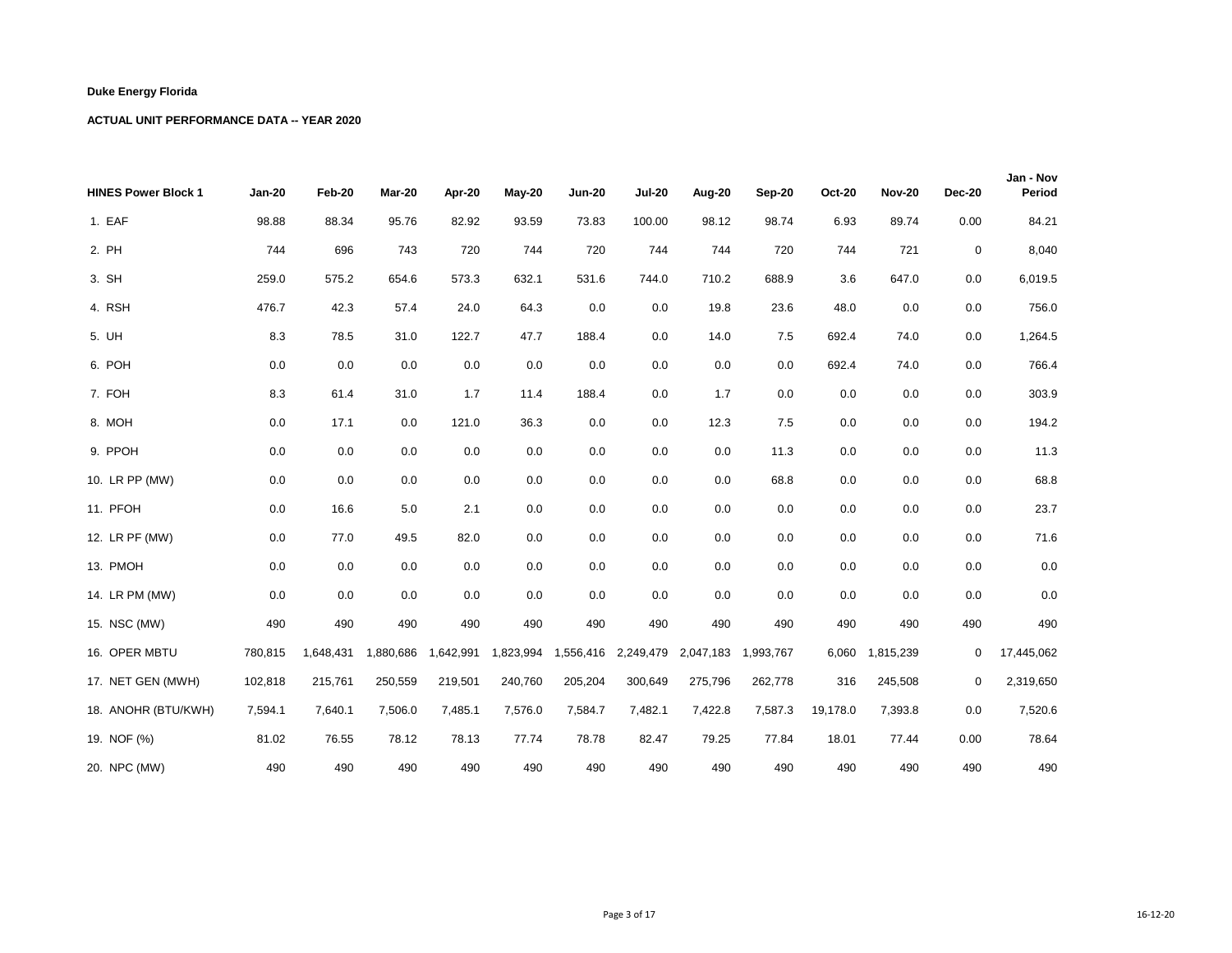| <b>HINES Power Block 2</b> | <b>Jan-20</b> | Feb-20    | Mar-20      | Apr-20  | $May-20$  | <b>Jun-20</b> | <b>Jul-20</b> | <b>Aug-20</b> | Sep-20  | <b>Oct-20</b>       | <b>Nov-20</b> | <b>Dec-20</b> | Jan - Nov<br>Period |
|----------------------------|---------------|-----------|-------------|---------|-----------|---------------|---------------|---------------|---------|---------------------|---------------|---------------|---------------------|
| 1. EAF                     | 100.00        | 94.56     | 0.00        | 29.43   | 81.90     | 86.67         | 99.97         | 99.96         | 99.92   | 100.00              | 98.76         | 0.00          | 80.97               |
| 2. PH                      | 744           | 696       | 743         | 720     | 744       | 720           | 744           | 744           | 720     | 744                 | 721           | $\mathbf 0$   | 8,040               |
| 3. SH                      | 703.6         | 559.2     | 0.0         | 246.4   | 578.7     | 623.3         | 744.0         | 744.0         | 671.6   | 709.7               | 639.9         | 0.0           | 6,220.4             |
| 4. RSH                     | 40.5          | 99.0      | 0.0         | 12.9    | 40.2      | 17.2          | 0.0           | 0.0           | 48.4    | 34.3                | 78.9          | 0.0           | 371.3               |
| 5. UH                      | 0.0           | 37.9      | 743.0       | 460.6   | 125.1     | 79.5          | 0.0           | 0.0           | 0.0     | 0.0                 | 2.3           | 0.0           | 1,448.4             |
| 6. POH                     | 0.0           | 24.2      | 743.0       | 442.3   | 0.0       | 0.0           | 0.0           | 0.0           | 0.0     | 0.0                 | 0.0           | 0.0           | 1,209.5             |
| 7. FOH                     | 0.0           | 6.9       | 0.0         | 18.3    | 26.1      | 26.3          | 0.0           | 0.0           | 0.0     | 0.0                 | 2.3           | 0.0           | 79.8                |
| 8. MOH                     | 0.0           | 6.8       | 0.0         | 0.0     | 99.0      | 53.2          | 0.0           | 0.0           | 0.0     | 0.0                 | 0.0           | 0.0           | 159.1               |
| 9. PPOH                    | 0.0           | 0.0       | 0.0         | 0.0     | 0.0       | 0.0           | 2.0           | 0.0           | 5.0     | 0.0                 | 0.0           | 0.0           | 7.0                 |
| 10. LR PP (MW)             | 0.0           | 0.0       | 0.0         | 0.0     | 0.0       | 0.0           | 63.2          | 0.0           | 59.5    | 0.0                 | 0.0           | 0.0           | 60.6                |
| 11. PFOH                   | 0.0           | 0.0       | 0.0         | 165.1   | 41.7      | 91.1          | 0.0           | 1.2           | 0.0     | 0.0                 | 47.9          | 0.0           | 346.9               |
| 12. LR PF (MW)             | 0.0           | 0.0       | 0.0         | 150.2   | 120.1     | 94.7          | 0.0           | 137.1         | 0.0     | 0.0                 | 72.8          | 0.0           | 121.3               |
| 13. PMOH                   | 0.0           | 0.0       | 0.0         | 1.4     | 0.0       | 0.0           | 0.0           | 0.0           | 0.0     | 0.0                 | 0.0           | 0.0           | 1.4                 |
| 14. LR PM (MW)             | 0.0           | 0.0       | 0.0         | 65.1    | 0.0       | 0.0           | 0.0           | 0.0           | 0.0     | 0.0                 | 0.0           | 0.0           | 65.1                |
| 15. NSC (MW)               | 524           | 524       | 524         | 524     | 524       | 524           | 524           | 524           | 524     | 524                 | 524           | 524           | 524                 |
| 16. OPER MBTU              | 2,149,462     | 1,871,576 | 0           | 682,347 | 1,638,690 | 1,955,733     | 2,438,251     | 2,356,982     |         | 2,088,637 2,347,799 | 1,964,082     | 0             | 19,493,560          |
| 17. NET GEN (MWH)          | 290,864       | 252,437   | $\mathbf 0$ | 89,489  | 214,825   | 257,381       | 324,395       | 317,245       | 279,715 | 317,919             | 261,788       | $\mathbf 0$   | 2,606,058           |
| 18. ANOHR (BTU/KWH)        | 7,389.9       | 7,414.0   | 0.0         | 7,624.9 | 7,628.0   | 7,598.6       | 7,516.3       | 7,429.5       | 7,467.0 | 7,384.9             | 7,502.6       | 0.0           | 7,480.1             |
| 19. NOF (%)                | 78.90         | 86.15     | 0.00        | 69.30   | 70.84     | 78.80         | 83.21         | 81.37         | 79.48   | 85.49               | 78.08         | 0.00          | 79.95               |
| 20. NPC (MW)               | 524           | 524       | 524         | 524     | 524       | 524           | 524           | 524           | 524     | 524                 | 524           | 524           | 524                 |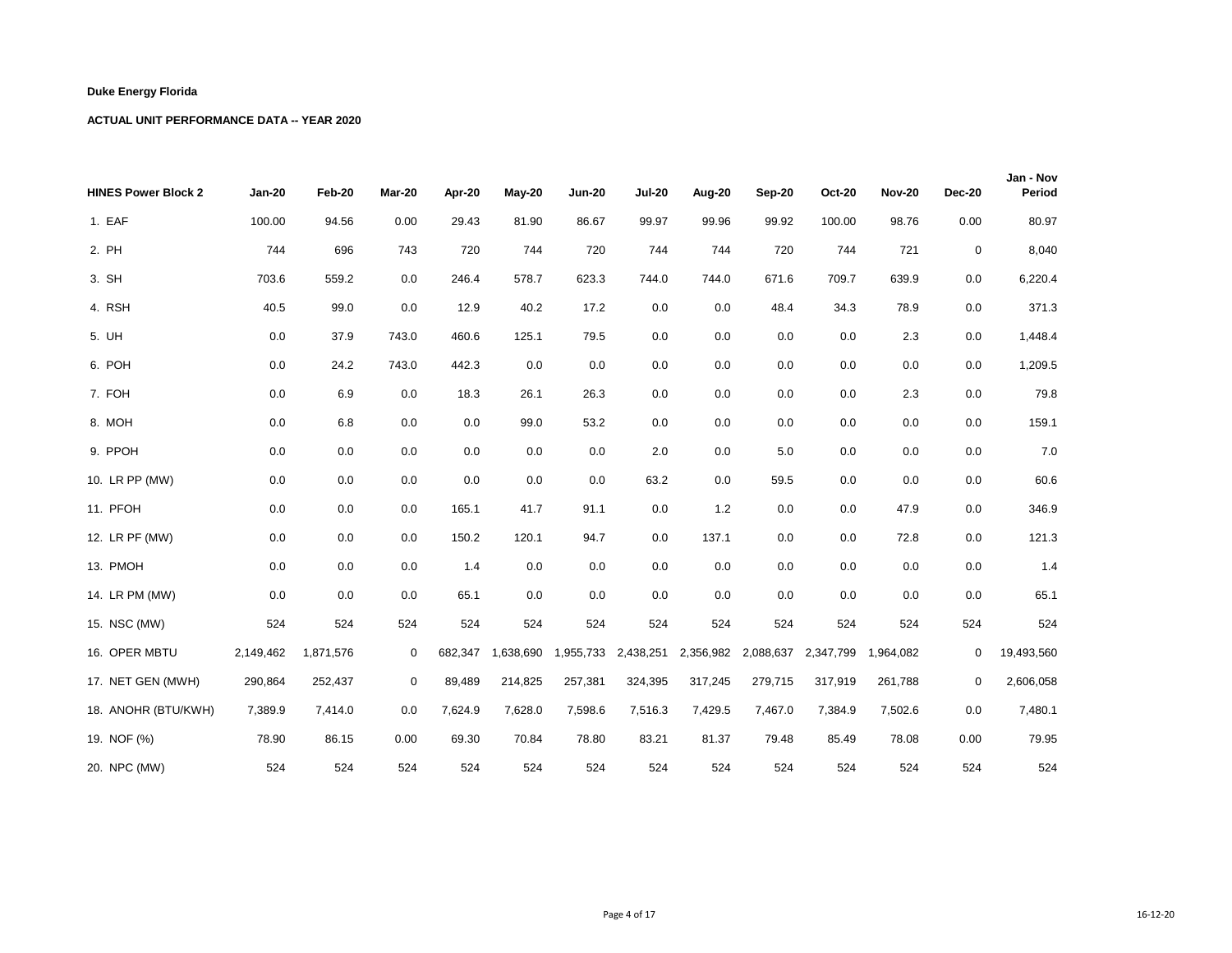| <b>HINES Power Block 3</b> | <b>Jan-20</b> | Feb-20  | Mar-20              | Apr-20    | May-20  | <b>Jun-20</b>       | <b>Jul-20</b> | Aug-20    | Sep-20  | <b>Oct-20</b>       | <b>Nov-20</b> | <b>Dec-20</b> | Jan - Nov<br>Period |
|----------------------------|---------------|---------|---------------------|-----------|---------|---------------------|---------------|-----------|---------|---------------------|---------------|---------------|---------------------|
| 1. EAF                     | 100.00        | 99.52   | 100.00              | 99.65     | 77.43   | 99.65               | 94.83         | 92.04     | 100.00  | 99.94               | 96.57         | 0.00          | 96.28               |
| 2. PH                      | 744           | 696     | 743                 | 720       | 744     | 720                 | 744           | 744       | 720     | 744                 | 721           | $\mathbf 0$   | 8,040               |
| 3. SH                      | 460.1         | 460.2   | 726.7               | 656.0     | 521.0   | 714.9               | 678.2         | 657.6     | 633.6   | 725.2               | 612.8         | 0.0           | 6,846.2             |
| 4. RSH                     | 284.0         | 233.0   | 16.3                | 61.5      | 55.1    | 3.1                 | 28.8          | 27.2      | 86.4    | 18.7                | 83.5          | 0.0           | 897.5               |
| 5. UH                      | 0.0           | 2.8     | 0.0                 | 2.5       | 167.9   | 2.0                 | 37.1          | 59.2      | 0.0     | 0.1                 | 24.7          | 0.0           | 296.4               |
| 6. POH                     | 0.0           | 0.0     | 0.0                 | 0.0       | 0.0     | 0.0                 | 0.0           | 0.0       | 0.0     | 0.0                 | 0.0           | 0.0           | $0.0\,$             |
| 7. FOH                     | 0.0           | 2.8     | 0.0                 | 0.0       | 54.8    | 2.0                 | 25.5          | 55.2      | 0.0     | 0.1                 | 0.0           | 0.0           | 140.5               |
| 8. MOH                     | 0.0           | 0.0     | 0.0                 | 2.5       | 113.1   | 0.0                 | 11.6          | 4.0       | 0.0     | 0.0                 | 24.7          | 0.0           | 155.9               |
| 9. PPOH                    | 0.0           | 0.0     | 0.0                 | 0.0       | 0.0     | 1.3                 | 1.0           | 0.0       | 0.0     | 4.0                 | 0.0           | 0.0           | 6.3                 |
| 10. LR PP (MW)             | 0.0           | 0.0     | 0.0                 | 0.0       | 0.0     | 51.4                | 56.2          | 0.0       | 0.0     | 35.9                | 0.0           | 0.0           | 42.4                |
| 11. PFOH                   | 0.0           | 4.0     | 0.0                 | 0.0       | 0.0     | 2.0                 | 7.4           | 0.0       | 0.0     | 0.0                 | 0.0           | 0.0           | 13.5                |
| 12. LR PF (MW)             | 0.0           | 61.6    | 0.0                 | 0.0       | 0.0     | 88.1                | 88.7          | 0.0       | 0.0     | 0.0                 | 0.0           | 0.0           | 80.6                |
| 13. PMOH                   | 0.0           | 0.0     | 0.0                 | 0.0       | 0.0     | 0.0                 | 0.0           | 0.0       | 0.0     | 0.0                 | 0.0           | 0.0           | $0.0\,$             |
| 14. LR PM (MW)             | 0.0           | 0.0     | 0.0                 | 0.0       | 0.0     | 0.0                 | 0.0           | 0.0       | 0.0     | 0.0                 | 0.0           | 0.0           | 0.0                 |
| 15. NSC (MW)               | 515           | 515     | 515                 | 515       | 515     | 515                 | 515           | 515       | 515     | 515                 | 515           | 515           | 515                 |
| 16. OPER MBTU              | 1,364,781     |         | 1,411,103 2,170,967 | 1,926,864 |         | 1,459,758 2,191,328 | 2,044,783     | 1,974,022 |         | 1,869,332 2,326,090 | 1,798,283     | 0             | 20,537,312          |
| 17. NET GEN (MWH)          | 181,972       | 196,056 | 299,188             | 266,592   | 197,411 | 307,369             | 281,736       | 265,713   | 258,487 | 326,980             | 247,938       | 0             | 2,829,442           |
| 18. ANOHR (BTU/KWH)        | 7,499.9       | 7,197.5 | 7,256.2             | 7,227.8   | 7,394.5 | 7,129.3             | 7,257.8       | 7,429.2   | 7,231.8 | 7,113.9             | 7,253.0       | 0.0           | 7,258.4             |
| 19. NOF (%)                | 76.81         | 82.72   | 79.95               | 78.92     | 73.57   | 83.48               | 80.67         | 78.47     | 79.21   | 87.55               | 78.56         | 0.00          | 80.25               |
| 20. NPC (MW)               | 515           | 515     | 515                 | 515       | 515     | 515                 | 515           | 515       | 515     | 515                 | 515           | 515           | 515                 |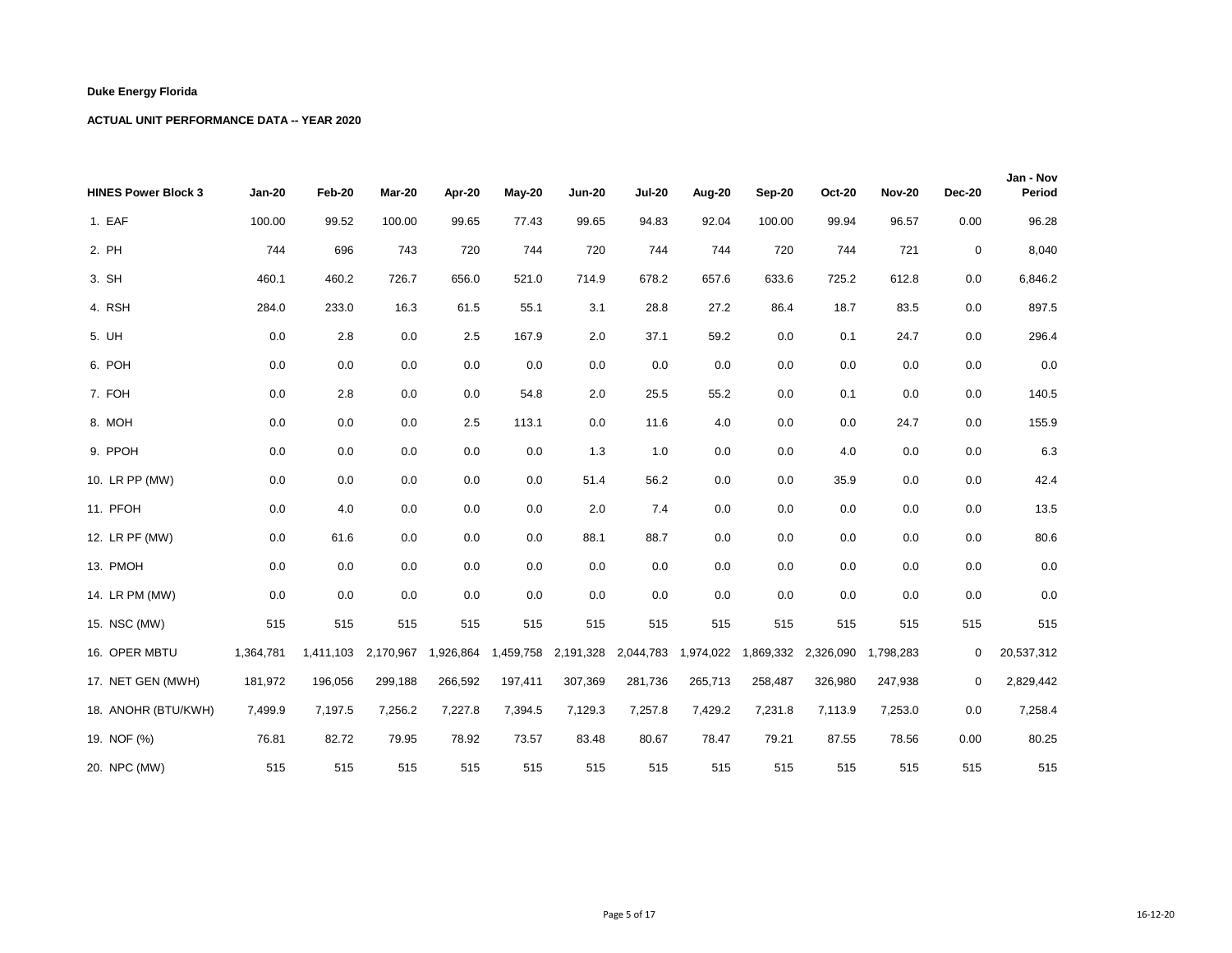| <b>HINES Power Block 4</b> | <b>Jan-20</b> | Feb-20    | Mar-20    | Apr-20    | $May-20$  | <b>Jun-20</b> | <b>Jul-20</b> | Aug-20    | Sep-20  | <b>Oct-20</b>       | <b>Nov-20</b> | <b>Dec-20</b> | Jan - Nov<br>Period |
|----------------------------|---------------|-----------|-----------|-----------|-----------|---------------|---------------|-----------|---------|---------------------|---------------|---------------|---------------------|
| 1. EAF                     | 99.14         | 100.00    | 94.34     | 94.07     | 99.85     | 100.00        | 83.67         | 90.96     | 99.44   | 98.64               | 17.61         | 0.00          | 88.94               |
| 2. PH                      | 744           | 696       | 743       | 720       | 744       | 720           | 744           | 744       | 720     | 744                 | 721           | $\mathbf 0$   | 8,040               |
| 3. SH                      | 720.9         | 648.9     | 663.2     | 556.2     | 697.4     | 720.0         | 618.7         | 654.7     | 696.7   | 728.4               | 72.3          | 0.0           | 6,777.3             |
| 4. RSH                     | 17.6          | 47.1      | 38.2      | 121.2     | 46.6      | 0.0           | 3.8           | 22.0      | 23.3    | 5.5                 | 54.7          | 0.0           | 380.0               |
| 5. UH                      | 5.6           | 0.0       | 41.7      | 42.6      | 0.0       | 0.0           | 121.5         | 67.3      | 0.0     | 10.1                | 594.0         | 0.0           | 882.7               |
| 6. POH                     | 0.0           | 0.0       | 0.0       | 0.0       | 0.0       | 0.0           | 0.0           | 0.0       | 0.0     | 0.0                 | 594.0         | 0.0           | 594.0               |
| 7. FOH                     | 5.6           | 0.0       | 41.7      | 42.6      | 0.0       | 0.0           | 121.5         | 67.3      | 0.0     | 10.1                | 0.0           | 0.0           | 288.7               |
| 8. MOH                     | 0.0           | 0.0       | 0.0       | 0.0       | 0.0       | 0.0           | 0.0           | 0.0       | 0.0     | 0.0                 | 0.0           | 0.0           | 0.0                 |
| 9. PPOH                    | 0.0           | 0.0       | 0.0       | 0.0       | 9.0       | 0.0           | 0.0           | 0.0       | 0.0     | 0.0                 | 0.0           | 0.0           | 9.0                 |
| 10. LR PP (MW)             | 0.0           | 0.0       | 0.0       | 0.0       | 63.1      | 0.0           | 0.0           | 0.0       | 0.0     | 0.0                 | 0.0           | 0.0           | 63.1                |
| 11. PFOH                   | 5.6           | 0.0       | 3.0       | 0.6       | 0.0       | 0.0           | 0.0           | 0.0       | 14.1    | 0.0                 | 0.0           | 0.0           | 23.2                |
| 12. LR PF (MW)             | 78.1          | 0.0       | 62.4      | 89.0      | 0.0       | 0.0           | 0.0           | 0.0       | 62.0    | 0.0                 | 0.0           | 0.0           | 66.6                |
| 13. PMOH                   | 0.0           | 0.0       | 0.0       | 0.0       | 0.0       | 0.0           | 0.0           | 0.0       | 14.0    | 0.0                 | 0.0           | 0.0           | 14.0                |
| 14. LR PM (MW)             | 0.0           | 0.0       | 0.0       | 0.0       | 0.0       | 0.0           | 0.0           | 0.0       | 87.0    | 0.0                 | 0.0           | 0.0           | 87.0                |
| 15. NSC (MW)               | 516           | 516       | 516       | 516       | 516       | 516           | 516           | 516       | 516     | 516                 | 516           | 516           | 516                 |
| 16. OPER MBTU              | 2,200,579     | 1,936,502 | 1,918,280 | 1,634,032 | 2,088,963 | 2,248,109     | 1,886,386     | 1,930,518 |         | 2,072,197 2,373,395 | 226,338       | 0             | 20,515,298          |
| 17. NET GEN (MWH)          | 317,533       | 278,017   | 267,248   | 228,911   | 295,448   | 317,783       | 264,962       | 272,211   | 289,926 | 334,914             | 31,514        | 0             | 2,898,467           |
| 18. ANOHR (BTU/KWH)        | 6,930.2       | 6,965.4   | 7,177.9   | 7,138.3   | 7,070.5   | 7,074.4       | 7,119.5       | 7,092.0   | 7,147.3 | 7,086.6             | 7,182.1       | 0.0           | 7,078.0             |
| 19. NOF (%)                | 85.37         | 83.03     | 78.10     | 79.76     | 82.10     | 85.54         | 82.99         | 80.58     | 80.65   | 89.11               | 84.47         | 0.00          | 82.88               |
| 20. NPC (MW)               | 516           | 516       | 516       | 516       | 516       | 516           | 516           | 516       | 516     | 516                 | 516           | 516           | 516                 |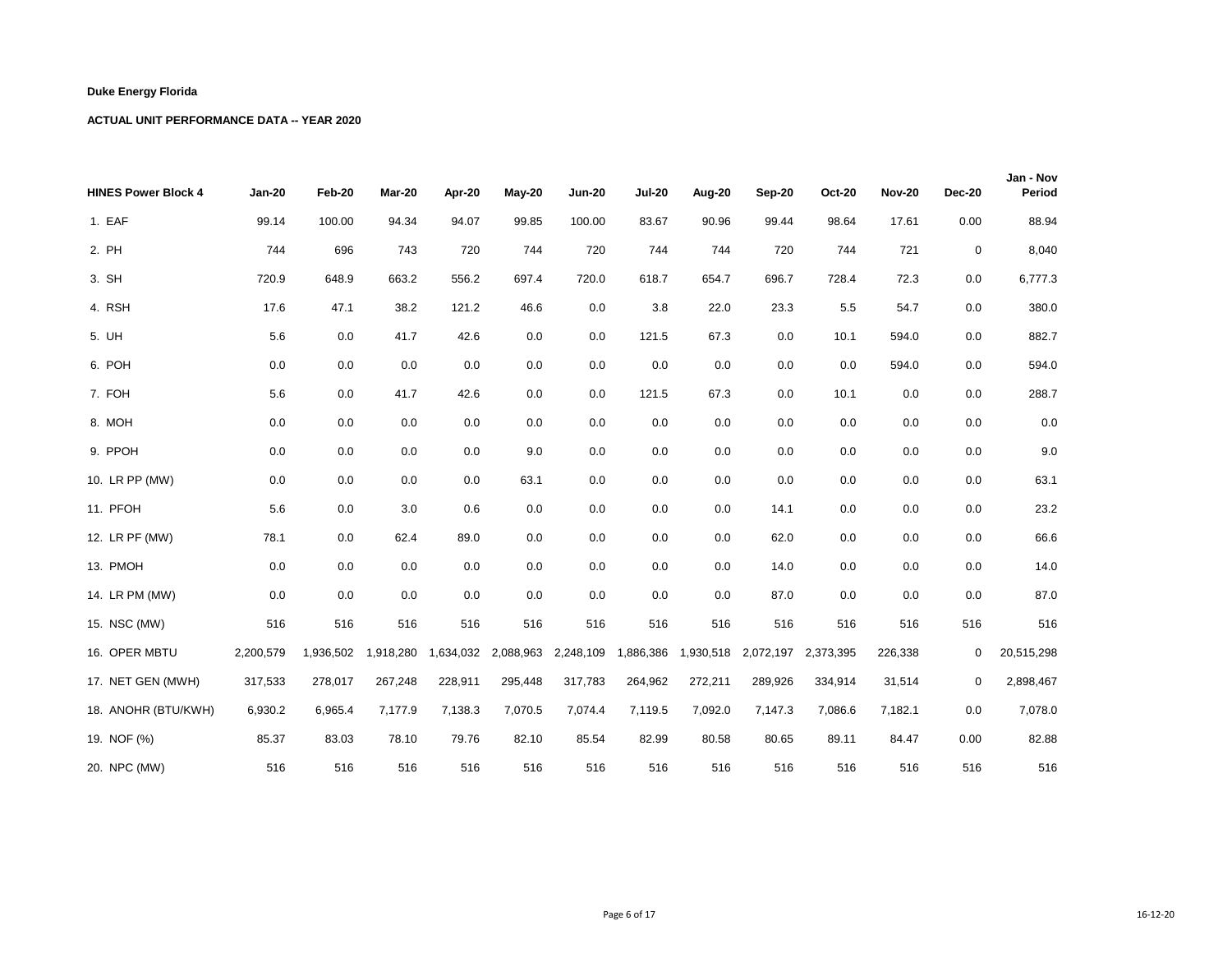# **ACTUAL UNIT EVENT DATA -- January - November 2020**

### **Bartow CC**

| Unit              | Date           | Outage<br>Type | <b>Hours</b> | МW<br><b>Affected</b> | <b>Description</b>                                       |
|-------------------|----------------|----------------|--------------|-----------------------|----------------------------------------------------------|
| BCC <sub>4A</sub> | 02-04-20       | <b>FMO</b>     | 1.42         |                       | 190.8 PROTECTION DEVICES                                 |
| BCC 4A            | 03-30-20       | <b>FMO</b>     | 25.00        |                       | 190.8 GAS TURBINE - BATTERY AND CHARGER SYSTEM           |
| BCC 4A            | 04-01-20       | <b>FMO</b>     | 20.00        |                       | 190.8 GAS TURBINE - BATTERY AND CHARGER SYSTEM           |
| BCC <sub>4A</sub> | 04-28-20       | <b>FMO</b>     | 10.00        |                       | 190.8 OTHER GAS TURBINE EXHAUST PROBLEMS                 |
| BCC <sub>4A</sub> | 07-23-20       | <b>PFO</b>     | 19.92        |                       | 50.3 GAS TURBINE - FUEL PIPING AND VALVES                |
| BCC 4A            | 08-23-20       | <b>FFO</b>     | 35.47        |                       | 190.8 SWITCHYARD SYSTEM PROTECTION DEVICES               |
| BCC <sub>4A</sub> | 11-28-20       | PO             | 71.77        |                       | 190.8 GAS TURBINE - HOT END INSPECTION                   |
| BCC 4B            | $01 - 01 - 20$ | PO             | 668.72       |                       | 190.8 MAJOR GAS TURBINE OVERHAUL                         |
| BCC 4B            | $01 - 28 - 20$ | PO.            | 14.93        |                       | 190.8 GAS FUEL SYSTEM WITH CONTROLS AND INSTRUMENTS      |
| BCC 4B            | $01 - 30 - 20$ | <b>FFO</b>     | 2.18         |                       | 190.8 GAS FUEL SYSTEM WITH CONTROLS AND INSTRUMENTS      |
| BCC 4B            | 02-12-20       | <b>FFO</b>     | 0.08         |                       | 190.8 IP EXTRACTION STEAM INSTRUMENTS AND CONTROLS       |
| BCC 4B            | 02-12-20       | <b>FFO</b>     | 3.67         |                       | 190.8 HP EXTRACTION STEAM INSTRUMENTS AND CONTROLS       |
| BCC 4B            | 02-18-20       | <b>FFO</b>     | 2.83         |                       | 190.8 BLADE PATH TEMPERATURE SPREAD                      |
| BCC 4B            | 02-25-20       | <b>FFO</b>     | 15.87        |                       | 190.8 PILOT FUEL PIPING AND VALVES                       |
| BCC 4B            | 04-23-20       | <b>FMO</b>     | 81.00        |                       | 190.8 GAS TURBINE - FUEL PIPING AND VALVES               |
| BCC 4B            | 05-14-20       | <b>FFO</b>     | 0.17         |                       | 190.8 GAS TURBINE - FIRE DETECTION AND EXTINGUISHING SYS |
| BCC <sub>4B</sub> | 07-23-20       | <b>PFO</b>     | 19.92        |                       | 50.3 GAS TURBINE - FUEL PIPING AND VALVES                |
| BCC 4B            | 11-11-20       | <b>FFO</b>     | 21.35        |                       | 190.8 MAIN TRANSFORMER                                   |
| BCC 4C            | 04-01-20       | <b>FMO</b>     | 46.00        |                       | 190.8 IGAS TURBINE - BATTERY AND CHARGER SYSTEM          |
| BCC 4C            | 04-07-20       | FFO.           | 10.00        |                       | 190.8 GAS TURBINE - IGNITION SYSTEM                      |
| BCC 4C            | 07-23-20       | <b>PFO</b>     | 19.92        |                       | 50.3 GAS TURBINE - FUEL PIPING AND VALVES                |
| BCC 4C            | 09-25-20       | <b>FFO</b>     | 8.98         |                       | 190.8 FEEDWATER PUMP DRIVE - MOTOR                       |
| BCC 4C            | 10-19-20       | <b>FFO</b>     | 11.48        |                       | 190.8 4000-7000-VOLT CIRCUIT BREAKERS                    |
| BCC 4D            | 02-11-20       | <b>FFO</b>     | 0.08         |                       | 190.8 GAS FUEL SYSTEM WITH CONTROLS AND INSTRUMENTS      |
| BCC 4D            | 02-15-20       | <b>FFO</b>     | 6.25         |                       | 190.8 GT CONT. SYS. - INTERNAL AND TERMINATION WIRING    |
| BCC 4D            | 02-16-20       | <b>FFO</b>     | 3.75         |                       | 190.8 GT CONT. SYS. - INTERNAL AND TERMINATION WIRING    |
| BCC <sub>4D</sub> | 03-22-20       | FFO.           | 34.18        |                       | 190.8 PILOT FUEL PIPING AND VALVES                       |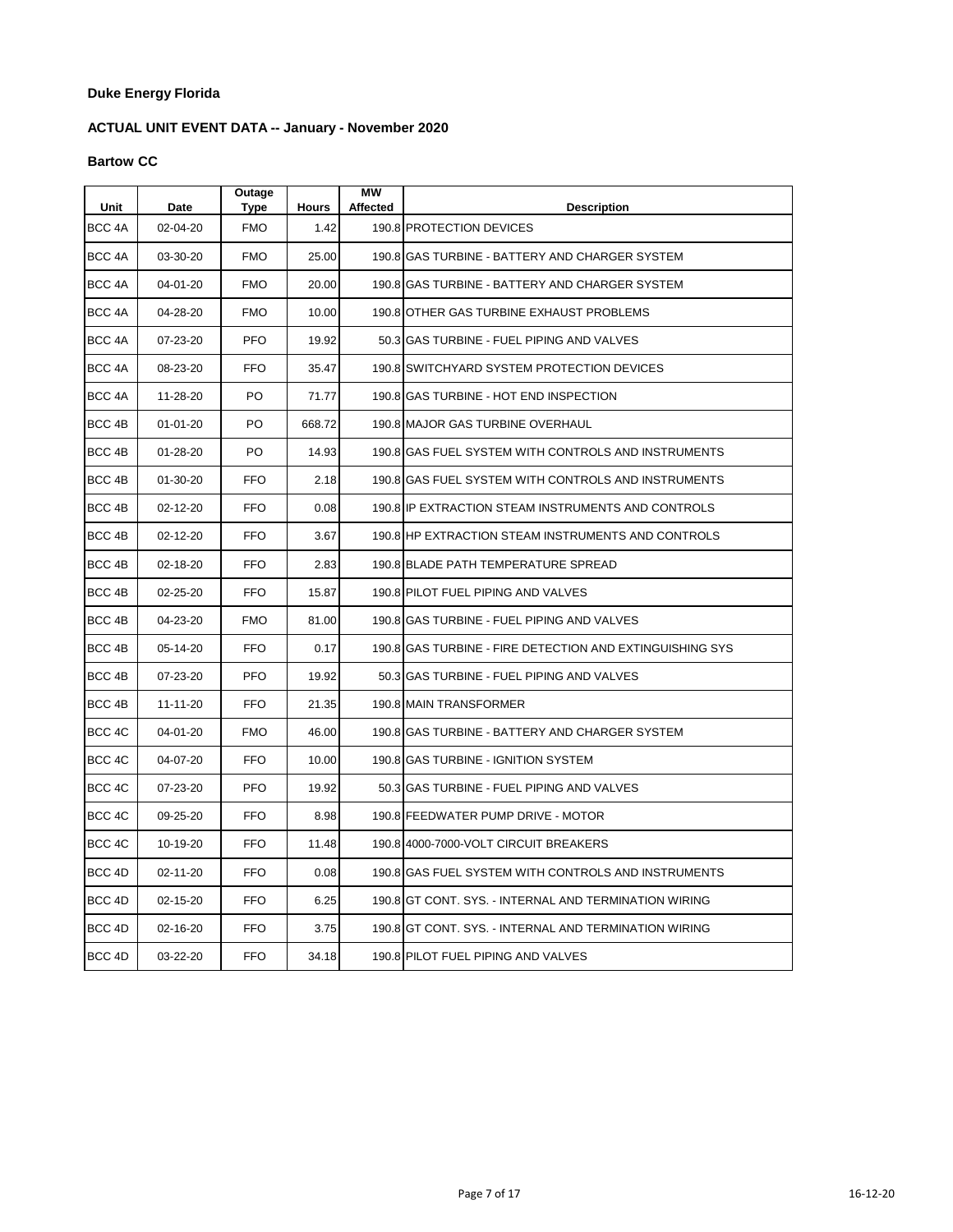# **ACTUAL UNIT EVENT DATA -- January - November 2020**

### **Bartow CC**

| Unit              | Date           | Outage<br>Type | <b>Hours</b> | <b>MW</b><br><b>Affected</b> | <b>Description</b>                                       |
|-------------------|----------------|----------------|--------------|------------------------------|----------------------------------------------------------|
| BCC <sub>4D</sub> | $04 - 30 - 20$ | <b>FMO</b>     | 87.55        |                              | 190.8 OTHER GAS TURBINE EXHAUST PROBLEMS                 |
| BCC <sub>4D</sub> | 07-23-20       | <b>PFO</b>     | 19.92        |                              | 50.3 GAS TURBINE - FUEL PIPING AND VALVES                |
| BCC <sub>4D</sub> | 07-26-20       | <b>FFO</b>     | 6.67         |                              | 190.8 BLADE PATH TEMPERATURE SPREAD                      |
| BCC <sub>4D</sub> | 07-26-20       | <b>FFO</b>     | 0.52         |                              | 190.8 OTHER FEEDWATER VALVES                             |
| BCC <sub>4D</sub> | 08-26-20       | <b>FFO</b>     | 1.32         |                              | 190.8 BLADE PATH TEMPERATURE SPREAD                      |
| BCC 4S            | 02-04-20       | <b>PFO</b>     | 1.42         |                              | 108.3 PROTECTION DEVICES                                 |
| BCC 4S            | 02-12-20       | <b>PFO</b>     | 3.67         |                              | 108.2 HP EXTRACTION STEAM INSTRUMENTS AND CONTROLS       |
| BCC <sub>4S</sub> | 02-15-20       | <b>PFO</b>     | 6.25         |                              | 108.2 GT CONT. SYS. - INTERNAL AND TERMINATION WIRING    |
| BCC <sub>4S</sub> | 02-16-20       | <b>PFO</b>     | 3.75         |                              | 108.2 GT CONT. SYS. - INTERNAL AND TERMINATION WIRING    |
| BCC <sub>4S</sub> | 02-18-20       | <b>PFO</b>     | 2.83         |                              | 108.2 BLADE PATH TEMPERATURE SPREAD                      |
| BCC <sub>4S</sub> | 02-25-20       | <b>PFO</b>     | 15.87        |                              | 108.2 PILOT FUEL PIPING AND VALVES                       |
| BCC <sub>4S</sub> | 03-07-20       | <b>FFO</b>     | 94.35        |                              | 380.7 TURBINE - OTHER HYDRAULIC SYSTEM PROBLEMS          |
| BCC <sub>4S</sub> | $03 - 22 - 20$ | <b>PFO</b>     | 34.18        |                              | 108.2 PILOT FUEL PIPING AND VALVES                       |
| BCC <sub>4S</sub> | 05-01-20       | <b>PMO</b>     | 65.12        |                              | 114.2 OTHER GAS TURBINE EXHAUST PROBLEMS                 |
| BCC <sub>4S</sub> | 05-14-20       | <b>PFO</b>     | 0.17         |                              | 114.0 GAS TURBINE - FIRE DETECTION AND EXTINGUISHING SYS |
| BCC 4S            | 07-23-20       | <b>PFO</b>     | 19.92        |                              | 65.2 GAS TURBINE - FUEL PIPING AND VALVES                |
| BCC <sub>4S</sub> | 10-23-20       | <b>FFO</b>     | 9.70         |                              | 380.7 OTHER SWITCHYARD OR HIGH VOLTAGE SYSTEM PROBLEMS   |
| BCC <sub>4S</sub> | 11-28-20       | PO.            | 71.10        |                              | 380.7 INSPECTION                                         |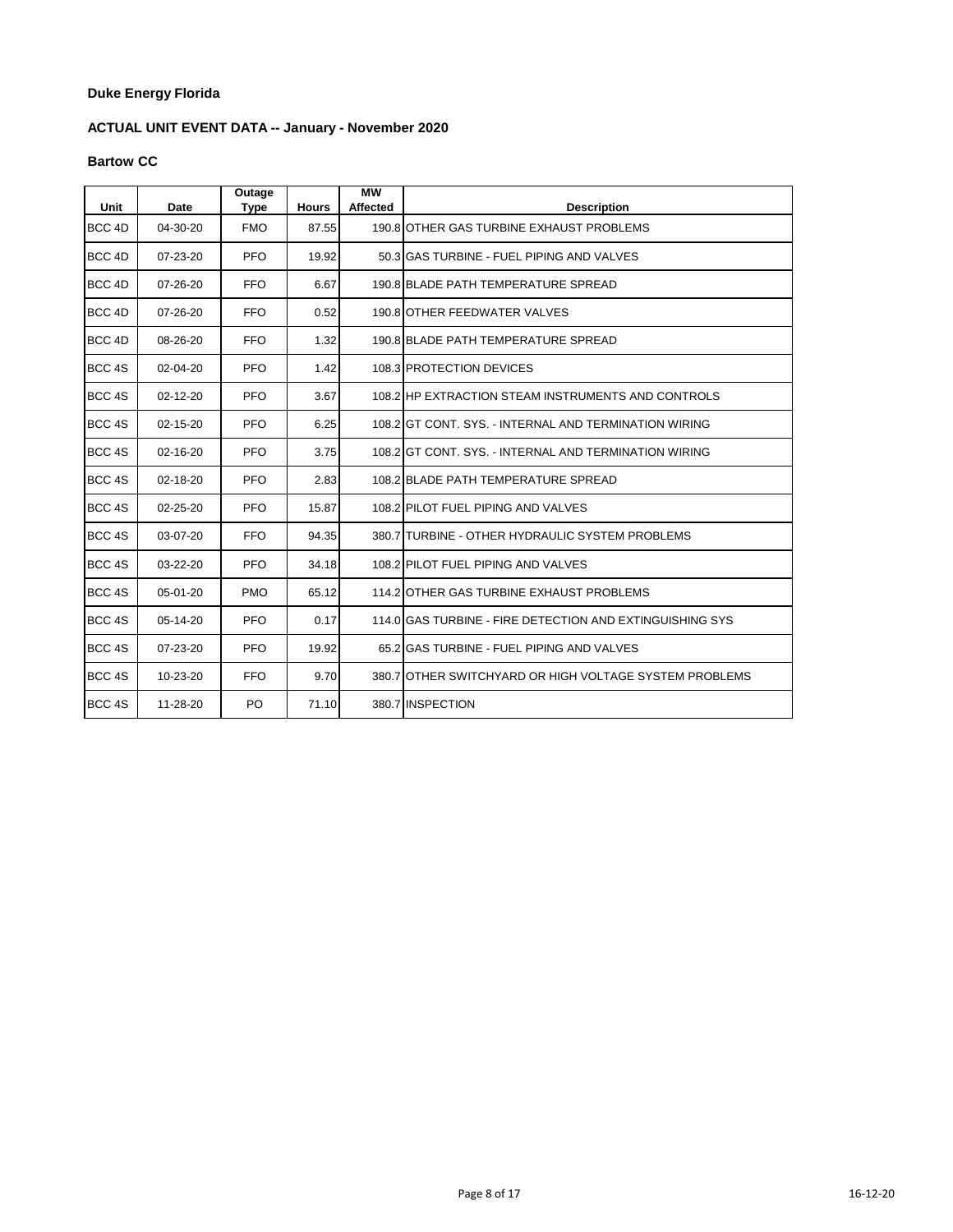# **ACTUAL UNIT EVENT DATA -- January - November 2020**

# **Osprey CC**

| Unit                            | Date           | Outage<br><b>Type</b> | <b>Hours</b> | $\overline{\text{MW}}$<br><b>Affected</b> | <b>Description</b>                                  |
|---------------------------------|----------------|-----------------------|--------------|-------------------------------------------|-----------------------------------------------------|
| OS1CT1                          | 01-06-20       | <b>FMO</b>            | 7.50         |                                           | 175.3 FLASHBACK (INCLUDING INSTRUMENTATION)         |
| OS1CT1                          | 02-29-20       | PO                    | 670.98       |                                           | 175.3 GENERAL GAS TURBINE UNIT INSPECTION           |
| OS1CT1                          | 03-27-20       | PO                    | 120.02       |                                           | 175.3 OTHER MISCELLANEOUS BALANCE OF PLANT PROBLEMS |
| OS1CT1                          | 04-02-20       | <b>FFO</b>            | 305.00       |                                           | 175.3 TURBINE LUBE OIL PUMP DRIVE                   |
| OS1CT2                          | 02-29-20       | PO                    | 670.98       |                                           | 175.3 GAS TURBINE - BOROSCOPE INSPECTION            |
| OS1CT2                          | 03-27-20       | PO                    | 120.02       |                                           | 175.3 OTHER MISCELLANEOUS BALANCE OF PLANT PROBLEMS |
| OS1CT2                          | 04-02-20       | <b>FFO</b>            | 305.00       |                                           | 175.3 TURBINE LUBE OIL PUMP DRIVE                   |
| OS <sub>1</sub> CT <sub>2</sub> | 10-07-20       | <b>FFO</b>            | 1.65         |                                           | 175.3 INLET AIR CHILLERS                            |
| OS1ST1                          | $01 - 06 - 20$ | <b>PFO</b>            | 7.48         |                                           | 111.4 FLASHBACK (INCLUDING INSTRUMENTATION)         |
| OS1ST1                          | $01 - 11 - 20$ | <b>FFO</b>            | 1.03         |                                           | 231.4 CONDENSER LOSS OF VACUUM                      |
| OS1ST1                          | $01 - 11 - 20$ | <b>FFO</b>            | 0.38         |                                           | 231.4 CONDENSER LOSS OF VACUUM                      |
| OS1ST1                          | 02-29-20       | PO                    | 670.98       |                                           | 231.4 INSPECTION                                    |
| OS1ST1                          | 03-27-20       | PO                    | 120.02       |                                           | 231.4 OTHER MISCELLANEOUS BALANCE OF PLANT PROBLEMS |
| OS1ST1                          | 04-02-20       | <b>FFO</b>            | 305.00       |                                           | 231.4 TURBINE LUBE OIL PUMP DRIVE                   |
| OS1ST1                          | 08-20-20       | PFO                   | 1150.73      |                                           | 18.4 OTHER MISCELLANEOUS BALANCE OF PLANT PROBLEMS  |
| OS <sub>1</sub> ST <sub>1</sub> | 09-21-20       | <b>FFO</b>            | 1.23         |                                           | 231.4 CLOSED COOLING WATER INSTRUMENTATION          |
| OS1ST1                          | 10-07-20       | <b>FFO</b>            | 1.73         |                                           | 231.4 CLOSED COOLING WATER PIPING                   |
| OS <sub>1</sub> ST <sub>1</sub> | 10-07-20       | <b>PFO</b>            | 0.05         |                                           | 18.5 OTHER MISCELLANEOUS BALANCE OF PLANT PROBLEMS  |
| OS1ST1                          | 10-07-20       | <b>FFO</b>            | 4.67         |                                           | 231.4 CONDENSER LOSS OF VACUUM                      |
| OS1ST1                          | 10-07-20       | <b>PFO</b>            | 583.75       |                                           | 18.4 OTHER MISCELLANEOUS BALANCE OF PLANT PROBLEMS  |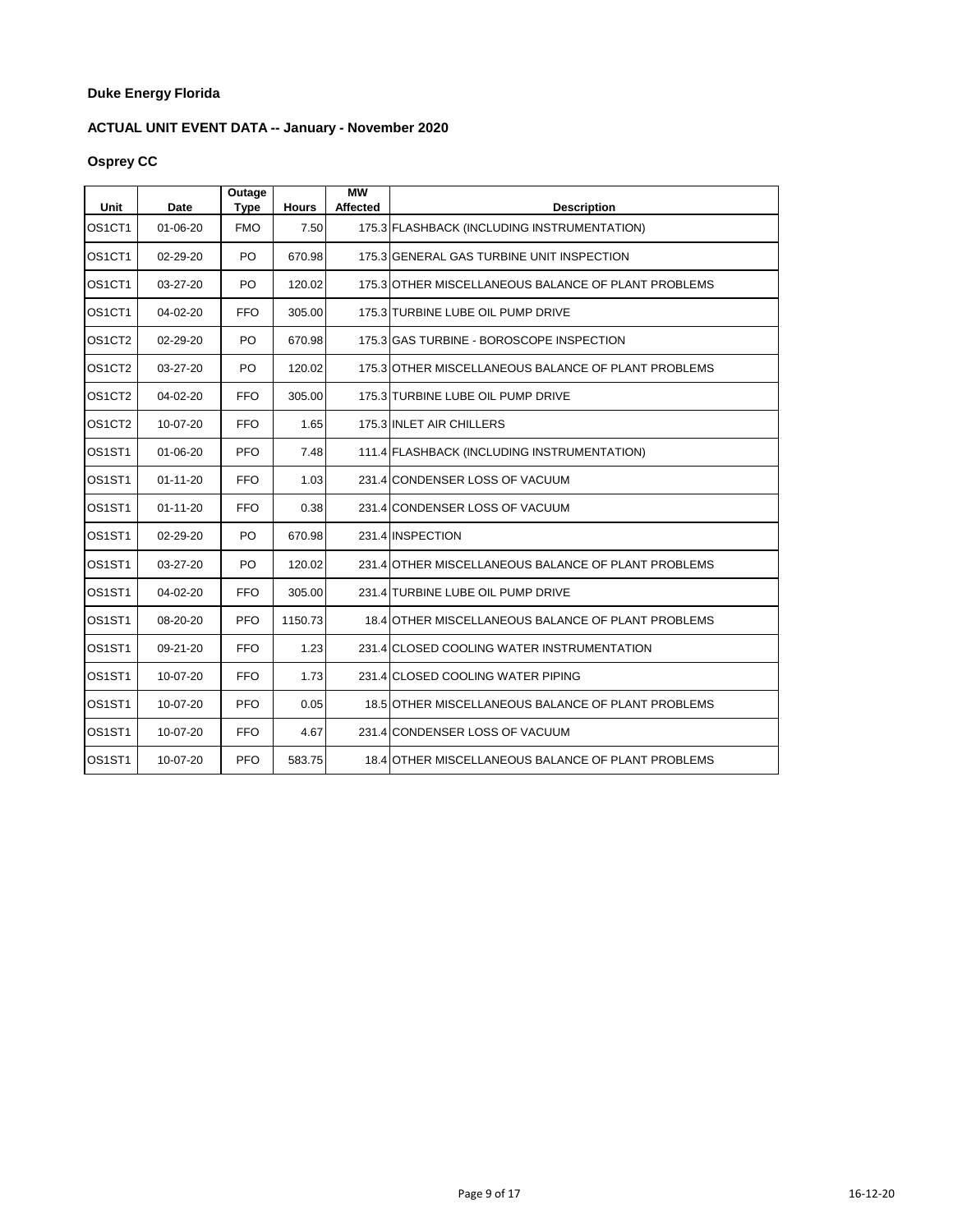# **ACTUAL UNIT EVENT DATA -- January - November 2020**

| Unit   | <b>Date</b>    | <b>Outage</b><br><b>Type</b> | <b>Hours</b> | <b>MW</b><br>Affected | <b>Description</b>                                       |
|--------|----------------|------------------------------|--------------|-----------------------|----------------------------------------------------------|
| HEP 1A | $01 - 20 - 20$ | <b>FFO</b>                   | 24.95        |                       | 163.0 COMBINED CYCLE INSTRUMENTS AND CONTROLS            |
| HEP 1A | 02-22-20       | <b>FMO</b>                   | 51.42        |                       | 163.0 GENERATOR SEAL OIL SYSTEM AND SEALS                |
| HEP 1A | 02-27-20       | FFO                          | 81.17        |                       | 163.0 GAS TURBINE - CONTROLS AND INSTRUMENTS             |
| HEP 1A | 03-22-20       | <b>PFO</b>                   | 5.00         |                       | 46.0 SERVICE WATER HEAT EXCHANGERS                       |
| HEP 1A | 04-13-20       | <b>FFO</b>                   | 4.98         |                       | 163.0 GAS TURBINE VIBRATION                              |
| HEP 1A | 04-25-20       | <b>FMO</b>                   | 152.00       |                       | 163.0 OTHER MISCELLANEOUS BALANCE OF PLANT PROBLEMS      |
| HEP 1A | 05-18-20       | <b>FFO</b>                   | 17.42        |                       | 163.0 GAS FUEL SYSTEM WITH CONTROLS AND INSTRUMENTS      |
| HEP 1A | 05-20-20       | <b>FFO</b>                   | 16.82        |                       | 163.0 GAS TURBINE VIBRATION                              |
| HEP 1A | 06-02-20       | <b>FFO</b>                   | 154.93       |                       | 163.0 OTHER GAS TURBINE PROBLEMS                         |
| HEP 1A | 06-08-20       | <b>FFO</b>                   | 14.03        |                       | 163.0 FEEDWATER PUMP                                     |
| HEP 1A | 08-30-20       | <b>FFO</b>                   | 5.05         |                       | 163.0 FEEDWATER CONTROLS                                 |
| HEP 1A | 08-30-20       | <b>FMO</b>                   | 59.40        |                       | 163.0 GAS FUEL SYSTEM WITH CONTROLS AND INSTRUMENTS      |
| HEP 1A | 09-19-20       | <b>PPO</b>                   | 2.25         |                       | 77.0 OTHER MISCELLANEOUS EXTERNAL PROBLEMS               |
| HEP 1A | 09-20-20       | <b>PPO</b>                   | 9.00         |                       | 77.0 OTHER MISCELLANEOUS EXTERNAL PROBLEMS               |
| HEP 1A | 10-03-20       | PO.                          | 683.25       |                       | 163.0 GENERAL GAS TURBINE UNIT INSPECTION                |
| HEP 1A | 10-31-20       | PO                           | 42.22        |                       | 163.0 EXCITER COMMUTATOR AND BRUSHES                     |
| HEP 1A | 11-02-20       | PO                           | 24.12        |                       | 163.0 GAS FUEL SYSTEM WITH CONTROLS AND INSTRUMENTS      |
| HEP 1B | 02-18-20       | <b>FFO</b>                   | 36.62        |                       | 169.0 GAS TURBINE - FIRE DETECTION AND EXTINGUISHING SYS |
| HEP 1B | 02-27-20       | <b>FFO</b>                   | 2.45         |                       | 169.0 FEEDWATER REGULATING (BOILER LEVEL CONTROL) VALVE  |
| HEP 1B | 02-28-20       | <b>FFO</b>                   | 76.58        |                       | 169.0 CONDENSER LOSS OF VACUUM                           |
| HEP 1B | 03-22-20       | <b>PFO</b>                   | 5.00         |                       | 60.0 SERVICE WATER HEAT EXCHANGERS                       |
| HEP 1B | 04-25-20       | <b>FMO</b>                   | 152.00       |                       | 169.0 OTHER MISCELLANEOUS BALANCE OF PLANT PROBLEMS      |
| HEP 1B | 06-02-20       | <b>FFO</b>                   | 179.68       |                       | 169.0 TURBINE - MISCELLANEOUS TURBINE PIPING             |
| HEP 1B | 06-09-20       | <b>FFO</b>                   | 12.28        |                       | 169.0 CONDENSER LOSS OF VACUUM                           |
| HEP 1B | 06-10-20       | <b>FFO</b>                   | 29.55        |                       | 169.0 HP STARTUP BYPASS INSTRUMENTATION AND CONTROLS     |
| HEP 1B | 09-19-20       | <b>PPO</b>                   | 2.25         |                       | 83.0 OTHER MISCELLANEOUS EXTERNAL PROBLEMS               |
| HEP 1B | 09-20-20       | <b>PPO</b>                   | 9.00         |                       | 83.0 OTHER MISCELLANEOUS EXTERNAL PROBLEMS               |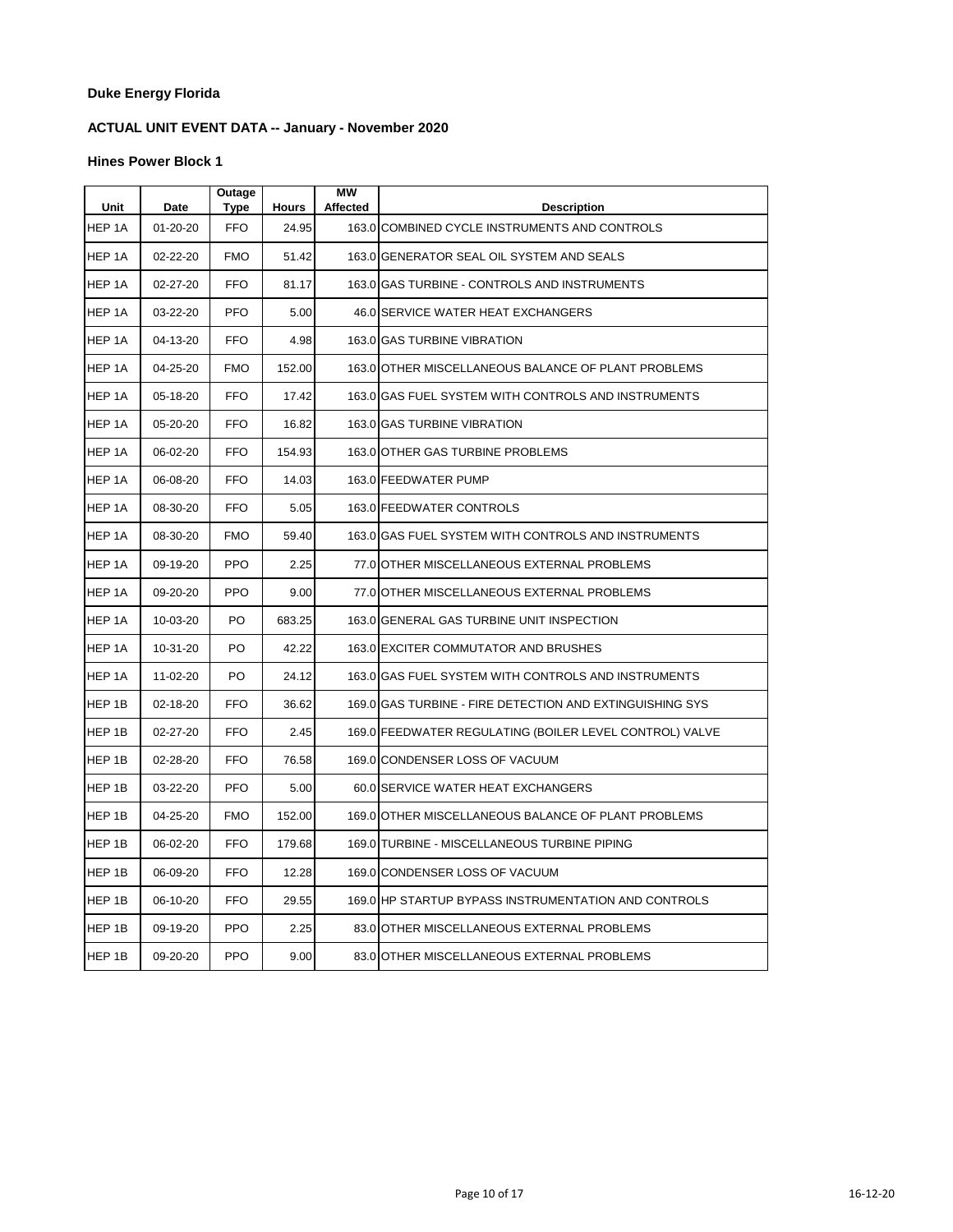# **ACTUAL UNIT EVENT DATA -- January - November 2020**

| Unit                | Date     | Outage<br>Type | <b>Hours</b> | <b>MW</b><br><b>Affected</b> | <b>Description</b>                                  |
|---------------------|----------|----------------|--------------|------------------------------|-----------------------------------------------------|
| HEP 1B              | 10-03-20 | PO.            | 782.62       |                              | 169.0 GENERAL GAS TURBINE UNIT INSPECTION           |
| HEP ST <sub>1</sub> | 02-22-20 | PFO.           | 51.42        |                              | 77.0 GENERATOR SEAL OIL SYSTEM AND SEALS            |
| HEP ST <sub>1</sub> | 02-27-20 | <b>FFO</b>     | 3.25         |                              | 158.0 OTHER MISCELLANEOUS STEAM TURBINE PROBLEMS    |
| HEP ST <sub>1</sub> | 02-28-20 | FFO.           | 76.67        |                              | 158.0 CONDENSER LOSS OF VACUUM                      |
| <b>HEP ST1</b>      | 03-22-20 | PFO.           | 5.00         |                              | 42.0 SERVICE WATER HEAT EXCHANGERS                  |
| <b>HEP ST1</b>      | 04-13-20 | <b>PFO</b>     | 6.48         |                              | 82.0 GAS TURBINE VIBRATION                          |
| HEP ST <sub>1</sub> | 04-25-20 | <b>FMO</b>     | 168.00       |                              | 158.0 OTHER MISCELLANEOUS BALANCE OF PLANT PROBLEMS |
| HEP ST1             | 06-02-20 | FFO.           | 174.23       |                              | 158.0 TURBINE - MISCELLANEOUS TURBINE PIPING        |
| HEP ST1             | 09-19-20 | PPO.           | 2.25         |                              | 45.0 OTHER MISCELLANEOUS EXTERNAL PROBLEMS          |
| HEP ST <sub>1</sub> | 09-20-20 | PPO.           | 9.00         |                              | 45.0 OTHER MISCELLANEOUS EXTERNAL PROBLEMS          |
| HEP ST1             | 10-03-20 | PO.            | 766.85       |                              | 158.0 GENERAL GAS TURBINE UNIT INSPECTION           |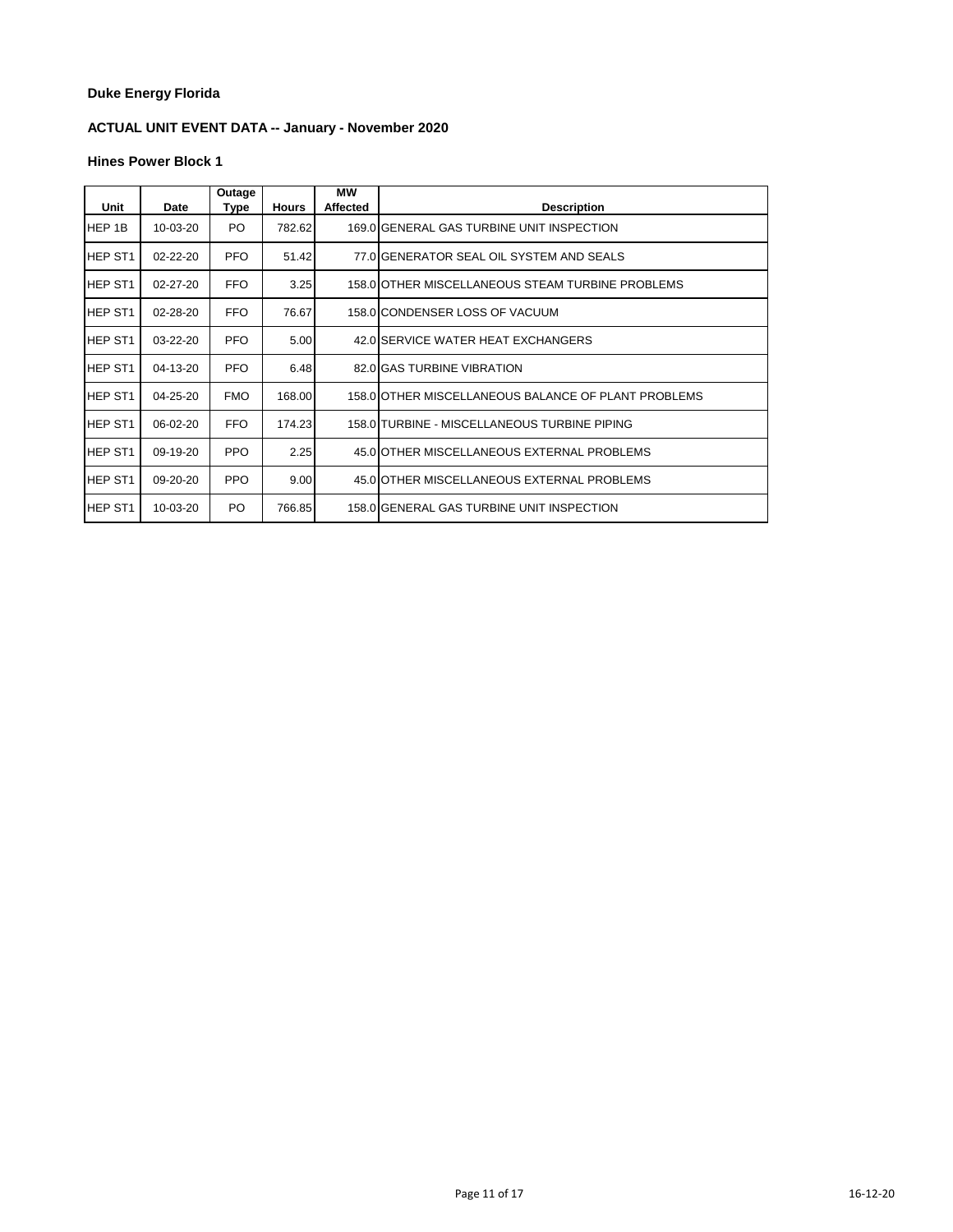# **ACTUAL UNIT EVENT DATA -- January - November 2020**

| Unit                | <b>Date</b> | Outage<br><b>Type</b> | <b>Hours</b> | <b>MW</b><br>Affected | <b>Description</b>                                       |
|---------------------|-------------|-----------------------|--------------|-----------------------|----------------------------------------------------------|
| HEP <sub>2A</sub>   | 02-04-20    | <b>FFO</b>            | 17.70        |                       | 172.0 BLADE PATH TEMPERATURE SPREAD                      |
| HEP 2A              | 02-14-20    | <b>FMO</b>            | 20.68        |                       | 172.0 FEEDWATER REGULATING (BOILER LEVEL CONTROL) VALVE  |
| HEP 2A              | 02-28-20    | PO                    | 1208.08      |                       | 172.0 GENERAL GAS TURBINE UNIT INSPECTION                |
| HEP 2A              | 04-19-20    | <b>FFO</b>            | 43.35        |                       | 172.0 GAS FUEL SYSTEM WITH CONTROLS AND INSTRUMENTS      |
| HEP 2A              | 04-21-20    | <b>PFO</b>            | 26.82        |                       | 152.0 OTHER COMPRESSOR PROBLEMS                          |
| HEP <sub>2A</sub>   | 04-22-20    | <b>PFO</b>            | 218.90       |                       | 152.0 OTHER COMPRESSOR PROBLEMS                          |
| HEP 2A              | 05-05-20    | <b>FMO</b>            | 221.00       |                       | 172.0 GAS TURBINE VIBRATION                              |
| HEP 2A              | 06-15-20    | <b>FFO</b>            | 79.80        |                       | 172.0 OTHER MAIN STEAM VALVES (INCLUDING VENT AND DRAIN. |
| HEP 2A              | 07-10-20    | <b>PPO</b>            | 2.00         |                       | 72.0 OTHER MISCELLANEOUS EXTERNAL PROBLEMS               |
| HEP 2A              | 08-15-20    | <b>PFO</b>            | 1.73         |                       | 99.1 GAS TURBINE - COOLING AND SEAL AIR SYSTEM           |
| HEP 2A              | 09-03-20    | <b>PPO</b>            | 5.00         |                       | 68.0 OTHER MISCELLANEOUS EXTERNAL PROBLEMS               |
| HEP 2B              | 02-25-20    | <b>FFO</b>            | 3.23         |                       | 175.0 TRANSMISSION SYSTEM PROBLEMS OTHER THAN CATASTROPH |
| HEP 2B              | 02-28-20    | PO                    | 1207.72      |                       | 175.0 GENERAL GAS TURBINE UNIT INSPECTION                |
| HEP 2B              | 04-19-20    | <b>PMO</b>            | 4.17         |                       | 65.0 IGAS FUEL SYSTEM WITH CONTROLS AND INSTRUMENTS      |
| HEP 2B              | 04-21-20    | <b>FFO</b>            | 12.18        |                       | 175.0 OTHER EXCITER PROBLEMS                             |
| HEP 2B              | 05-23-20    | <b>FMO</b>            | 79.02        |                       | 175.0 GAS TURBINE VIBRATION                              |
| HEP 2B              | 05-26-20    | <b>FFO</b>            | 4.13         |                       | 175.0 HP STARTUP BYPASS INSTRUMENTATION AND CONTROLS     |
| HEP 2B              | 05-26-20    | <b>FFO</b>            | 23.67        |                       | 175.0 GENERATOR VOLTAGE CONTROL                          |
| HEP 2B              | 05-28-20    | <b>FFO</b>            | 50.62        |                       | 175.0 GENERATOR VOLTAGE CONTROL                          |
| HEP 2B              | 06-01-20    | <b>FMO</b>            | 159.92       |                       | 175.0 GAS TURBINE VIBRATION                              |
| HEP 2B              | 07-10-20    | <b>PPO</b>            | 2.00         |                       | 75.0 OTHER MISCELLANEOUS EXTERNAL PROBLEMS               |
| HEP 2B              | 08-15-20    | <b>PFO</b>            | 1.73         |                       | 175.0 IGAS TURBINE - COOLING AND SEAL AIR SYSTEM         |
| HEP 2B              | 09-03-20    | <b>PPO</b>            | 5.00         |                       | 71.0 OTHER MISCELLANEOUS EXTERNAL PROBLEMS               |
| HEP 2B              | 11-18-20    | <b>PFO</b>            | 67.88        |                       | 40.0 OTHER MAIN STEAM VALVES (INCLUDING VENT AND DRAIN.  |
| HEP 2B              | 11-27-20    | <b>FFO</b>            | 6.80         |                       | 175.0 OTHER GAS TURBINE FUEL SYSTEM PROBLEMS             |
| HEP ST <sub>2</sub> | 02-28-20    | PO                    | 1212.57      |                       | 177.0 GENERAL GAS TURBINE UNIT INSPECTION                |
| HEP ST <sub>2</sub> | 04-19-20    | <b>PFO</b>            | 41.13        |                       | 94.0 OTHER GAS TURBINE FUEL SYSTEM PROBLEMS              |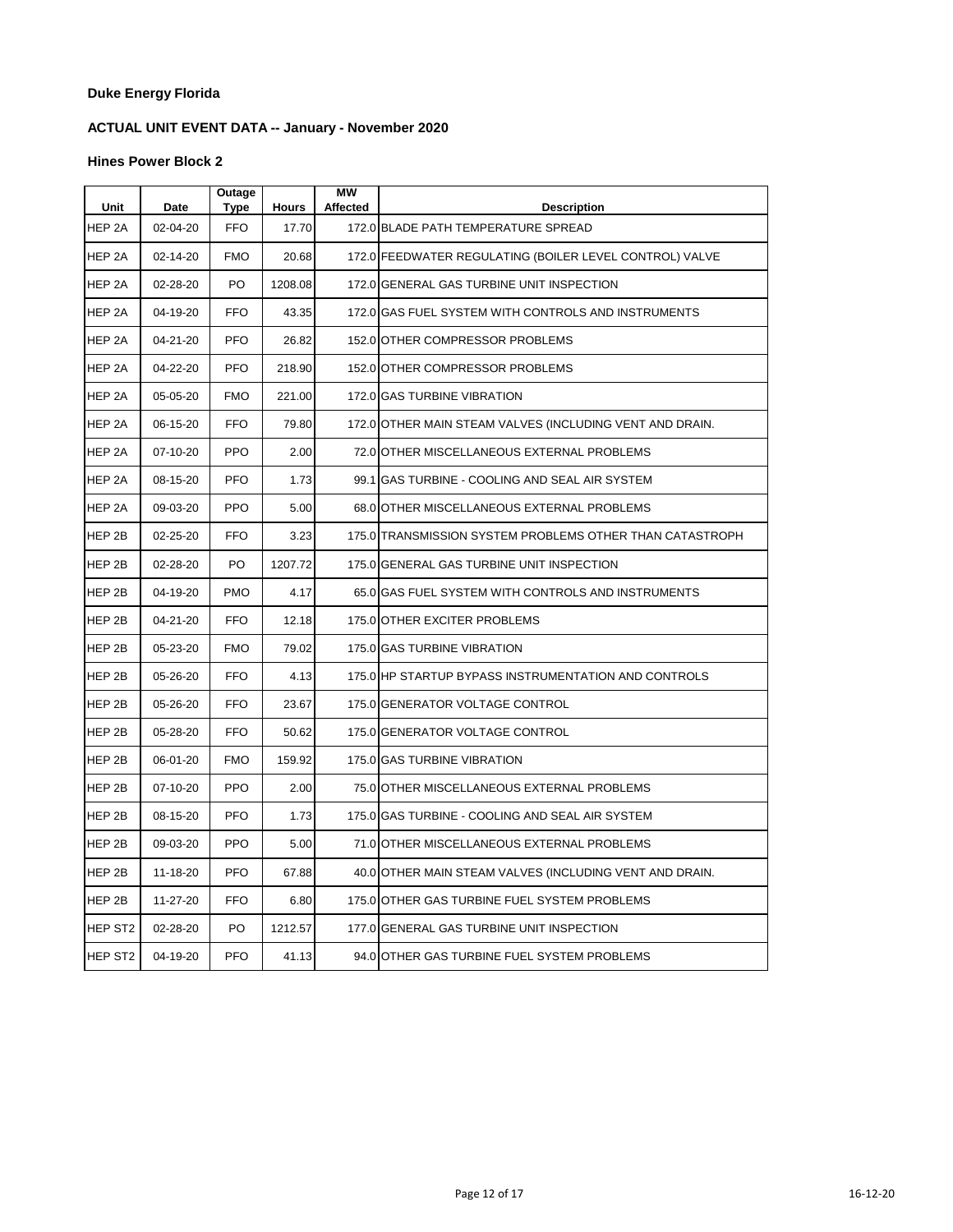# **ACTUAL UNIT EVENT DATA -- January - November 2020**

| Unit                | Date     | Outage<br>Type | <b>Hours</b> | МW<br><b>Affected</b> | <b>Description</b>                                       |
|---------------------|----------|----------------|--------------|-----------------------|----------------------------------------------------------|
| HEP ST2             | 04-21-20 | <b>PFO</b>     | 12.18        |                       | 94.0 OTHER GAS TURBINE FUEL SYSTEM PROBLEMS              |
| HEP ST <sub>2</sub> | 04-21-20 | PFO.           | 26.82        |                       | 125.0 OTHER COMPRESSOR PROBLEMS                          |
| HEP ST <sub>2</sub> | 04-22-20 | PFO.           | 218.90       |                       | 167.0 OTHER COMPRESSOR PROBLEMS                          |
| HEP ST <sub>2</sub> | 05-26-20 | PFO.           | 23.67        |                       | 94.0 GENERATOR VOLTAGE CONTROL                           |
| <b>HEP ST2</b>      | 05-28-20 | PFO.           | 50.62        |                       | 94.0 GENERATOR VOLTAGE CONTROL                           |
| <b>HEP ST2</b>      | 06-01-20 | PFO.           | 189.88       |                       | 95.0 GAS TURBINE VIBRATION                               |
| HEP ST2             | 06-15-20 | PFO.           | 79.80        |                       | 94.0 OTHER MAIN STEAM VALVES (INCLUDING VENT AND DRAIN.  |
| HEP ST <sub>2</sub> | 07-10-20 | PPO.           | 2.00         |                       | 43.0 OTHER MISCELLANEOUS EXTERNAL PROBLEMS               |
| HEP ST2             | 09-03-20 | PPO            | 5.00         |                       | 40.0 OTHER MISCELLANEOUS EXTERNAL PROBLEMS               |
| HEP ST <sub>2</sub> | 11-18-20 | PFO.           | 67.88        |                       | 103.0 OTHER MAIN STEAM VALVES (INCLUDING VENT AND DRAIN. |
| HEP ST2             | 11-27-20 | PFO.           | 6.80         |                       | 94.0 OTHER GAS TURBINE FUEL SYSTEM PROBLEMS              |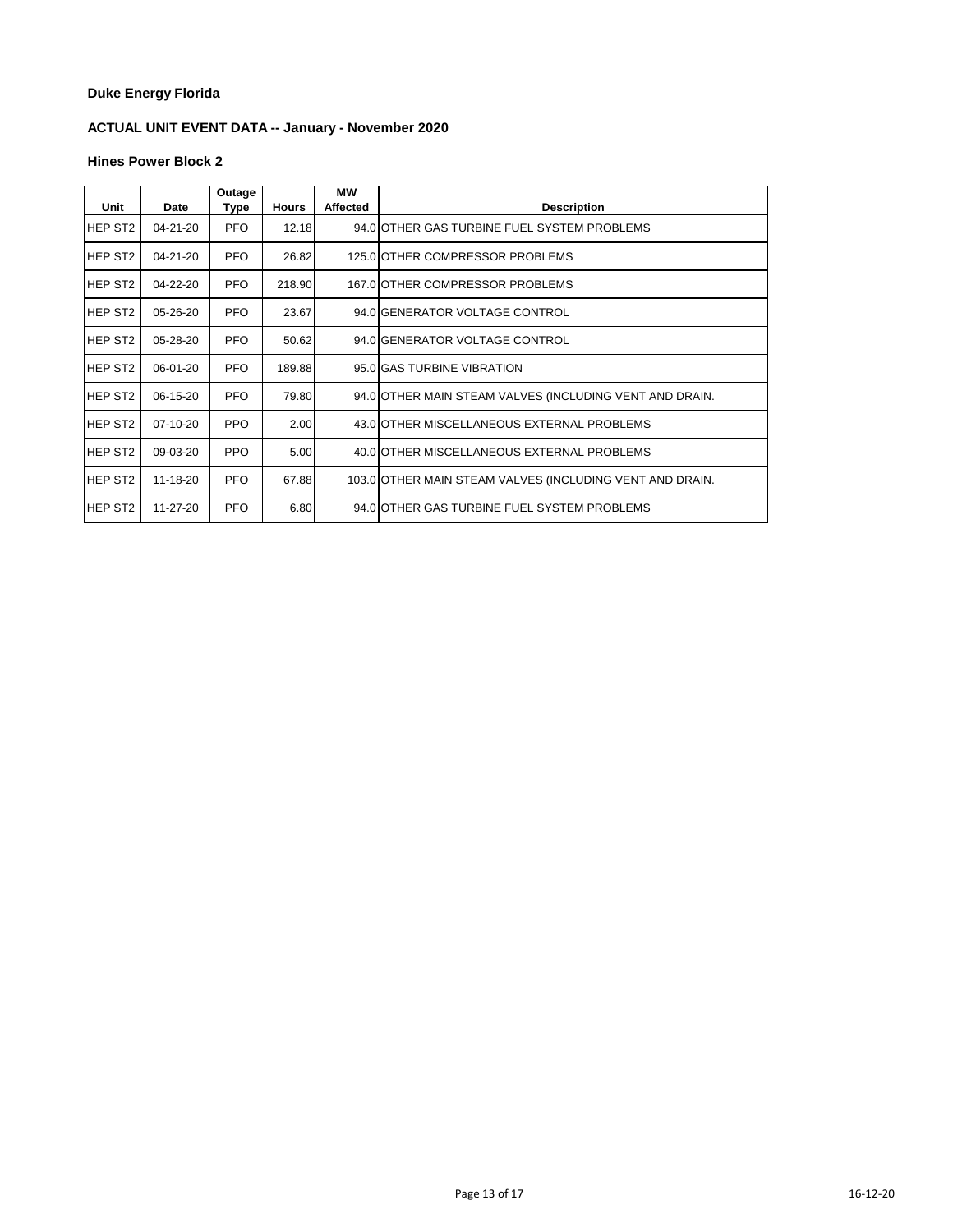# **ACTUAL UNIT EVENT DATA -- January - November 2020**

| Unit   | Date     | Outage<br>Type | <b>Hours</b> | <b>MW</b><br>Affected | <b>Description</b>                                        |
|--------|----------|----------------|--------------|-----------------------|-----------------------------------------------------------|
| HEP 3A | 02-11-20 | <b>PFO</b>     | 4.00         |                       | 71.0 OTHER MISCELLANEOUS GENERATOR PROBLEMS               |
| HEP 3A | 02-25-20 | <b>FFO</b>     | 2.85         |                       | 171.0 TRANSMISSION SYSTEM PROBLEMS OTHER THAN CATASTROPH  |
| HEP 3A | 04-10-20 | <b>FMO</b>     | 2.50         |                       | 171.0 CIRCULATING WATER SCREENWASH SYSTEM                 |
| HEP 3A | 05-12-20 | <b>FFO</b>     | 142.40       |                       | 171.0 FEEDWATER PUMP                                      |
| HEP 3A | 05-18-20 | <b>FMO</b>     | 127.28       |                       | 171.0 MAIN TRANSFORMER                                    |
| HEP 3A | 06-02-20 | <b>FFO</b>     | 6.08         |                       | 171.0 OTHER GAS TURBINE EXHAUST PROBLEMS                  |
| HEP 3A | 06-25-20 | <b>PPO</b>     | 1.33         |                       | 63.0 CIRCULATING WATER VALVES                             |
| HEP 3A | 07-11-20 | <b>PPO</b>     | 1.00         |                       | 68.1 OTHER MISCELLANEOUS EXTERNAL PROBLEMS                |
| HEP 3A | 07-31-20 | <b>FFO</b>     | 18.15        |                       | 171.0 AUTOMATIC TURBINE CONTROL SYSTEMS - ELEC-HYD-ANALOG |
| HEP 3A | 08-01-20 | <b>FFO</b>     | 21.88        |                       | 171.0 OPERATOR ERROR                                      |
| HEP 3A | 08-31-20 | <b>FFO</b>     | 4.95         |                       | 171.0 FEEDWATER PUMP/DRIVE LUBE OIL SYSTEM                |
| HEP 3A | 10-15-20 | <b>PPO</b>     | 4.00         |                       | 45.0 MAIN STEAM RELIEF/SAFETY VALVES                      |
| HEP 3A | 11-01-20 | <b>FMO</b>     | 74.65        |                       | 171.0 DISTRIBUTIVE CONTROL SYSTEM UPGRADES                |
| HEP 3B | 02-11-20 | <b>PFO</b>     | 4.00         |                       | 71.0 OTHER MISCELLANEOUS GENERATOR PROBLEMS               |
| HEP 3B | 02-25-20 | <b>FFO</b>     | 1.72         |                       | 171.0 TRANSMISSION SYSTEM PROBLEMS OTHER THAN CATASTROPH  |
| HEP 3B | 04-10-20 | <b>FMO</b>     | 2.50         |                       | 171.0 CIRCULATING WATER SCREENWASH SYSTEM                 |
| HEP 3B | 05-12-20 | <b>FFO</b>     | 10.05        |                       | 171.0 FEEDWATER PUMP                                      |
| HEP 3B | 05-18-20 | <b>FMO</b>     | 103.83       |                       | 171.0 MAIN TRANSFORMER                                    |
| HEP 3B | 05-22-20 | <b>FFO</b>     | 0.75         |                       | 171.0 CONDENSER LOSS OF VACUUM                            |
| HEP 3B | 06-25-20 | <b>PPO</b>     | 1.33         |                       | 63.0 CIRCULATING WATER VALVES                             |
| HEP 3B | 07-02-20 | <b>FFO</b>     | 38.67        |                       | 171.0 GAS TURBINE - FUEL PIPING AND VALVES                |
| HEP 3B | 07-09-20 | <b>PFO</b>     | 0.73         |                       | 110.1 GAS FUEL SYSTEM WITH CONTROLS AND INSTRUMENTS       |
| HEP 3B | 07-11-20 | <b>PPO</b>     | 1.00         |                       | 68.1 OTHER MISCELLANEOUS EXTERNAL PROBLEMS                |
| HEP 3B | 07-14-20 | <b>FFO</b>     | 21.37        |                       | 171.0 COMBINED CYCLE INSTRUMENTS AND CONTROLS             |
| HEP 3B | 07-31-20 | <b>FMO</b>     | 25.90        |                       | 171.0 TURBINE HYDRAULIC SYSTEM PIPES AND VALVES           |
| HEP 3B | 08-01-20 | <b>FFO</b>     | 1.10         |                       | 171.0 OTHER COMBINED CYCLE PROBLEMS                       |
| HEP 3B | 08-04-20 | <b>FFO</b>     | 128.70       |                       | 171.0 FEEDWATER CONTROLS                                  |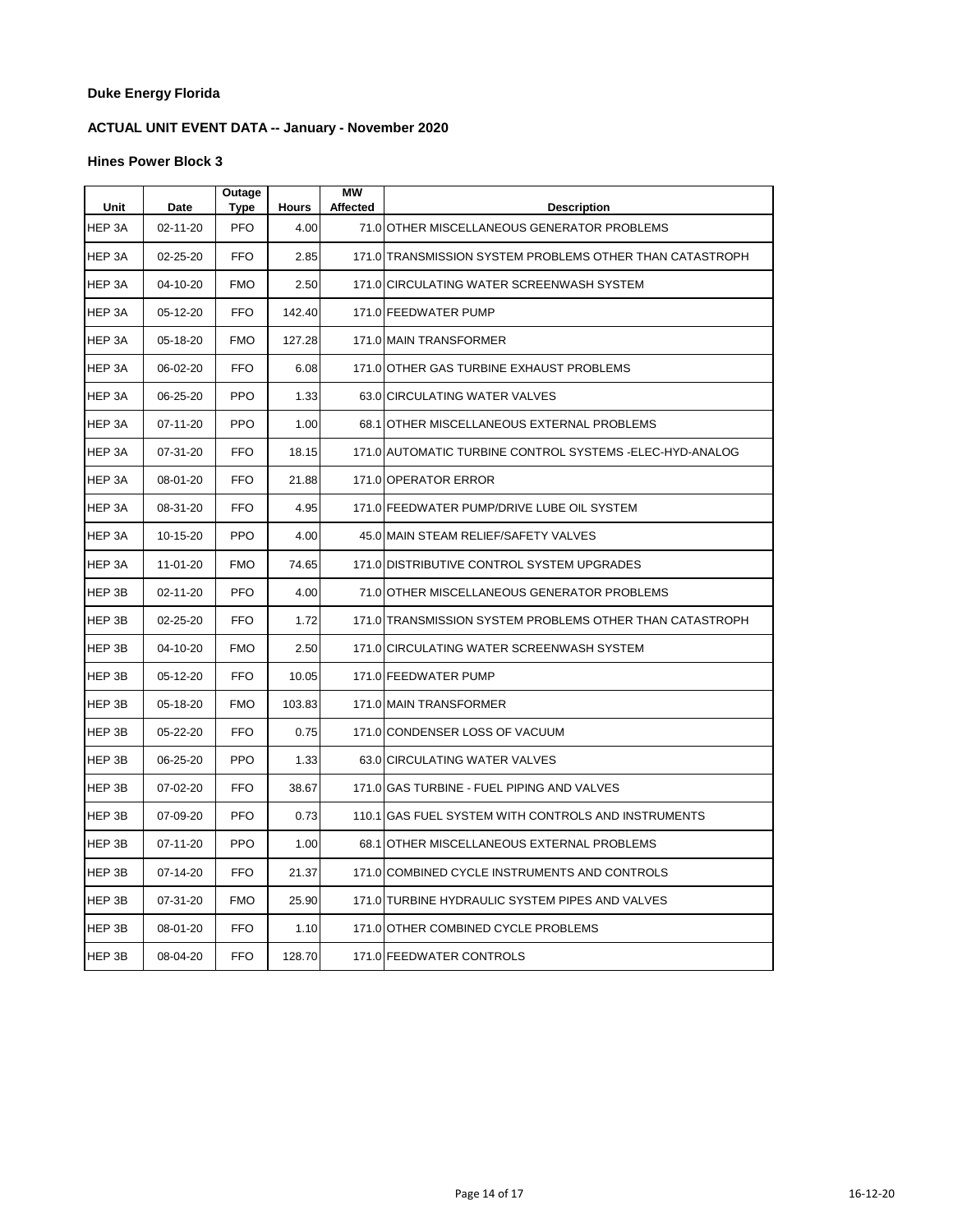# **ACTUAL UNIT EVENT DATA -- January - November 2020**

| Unit           | Date           | Outage<br>Type | <b>Hours</b> | <b>MW</b><br><b>Affected</b> | <b>Description</b>                                       |
|----------------|----------------|----------------|--------------|------------------------------|----------------------------------------------------------|
| HEP 3B         | $10-15-20$     | <b>PPO</b>     | 4.00         |                              | 45.0 MAIN STEAM RELIEF/SAFETY VALVES                     |
| HEP 3B         | 10-19-20       | <b>FFO</b>     | 0.43         |                              | 171.0 GAS TURBINE - FUEL NOZZLES/VANES                   |
| <b>HEP ST3</b> | 02-11-20       | <b>PFO</b>     | 4.00         |                              | 43.0 OTHER MISCELLANEOUS GENERATOR PROBLEMS              |
| <b>HEP ST3</b> | 02-25-20       | <b>FFO</b>     | 3.92         |                              | 173.0 TRANSMISSION SYSTEM PROBLEMS OTHER THAN CATASTROPH |
| HEP ST3        | $04 - 10 - 20$ | <b>FMO</b>     | 2.50         |                              | 173.0 CIRCULATING WATER SCREENWASH SYSTEM                |
| <b>HEP ST3</b> | 05-12-20       | <b>FFO</b>     | 12.03        |                              | 173.0 FEEDWATER PUMP                                     |
| <b>HEP ST3</b> | $05-18-20$     | <b>FMO</b>     | 108.38       |                              | 173.0 MAIN TRANSFORMER                                   |
| <b>HEP ST3</b> | 06-02-20       | <b>PFO</b>     | 6.08         |                              | 88.0 OTHER GAS TURBINE EXHAUST PROBLEMS                  |
| <b>HEP ST3</b> | 06-25-20       | <b>PPO</b>     | 1.33         |                              | 28.0 CIRCULATING WATER VALVES                            |
| <b>HEP ST3</b> | $07 - 11 - 20$ | <b>PPO</b>     | 1.00         |                              | 33.0 OTHER MISCELLANEOUS EXTERNAL PROBLEMS               |
| <b>HEP ST3</b> | $07 - 14 - 20$ | <b>PFO</b>     | 21.37        |                              | 88.0 COMBINED CYCLE INSTRUMENTS AND CONTROLS             |
| <b>HEP ST3</b> | 07-31-20       | <b>FMO</b>     | 20.80        |                              | 173.0 TURBINE HYDRAULIC SYSTEM PIPES AND VALVES          |
| <b>HEP ST3</b> | 08-01-20       | <b>FFO</b>     | 8.50         |                              | 173.0 OTHER COMBINED CYCLE PROBLEMS                      |
| <b>HEP ST3</b> | 08-31-20       | <b>FFO</b>     | 0.32         |                              | 173.0 FEEDWATER PUMP/DRIVE LUBE OIL SYSTEM               |
| <b>HEP ST3</b> | 10-15-20       | <b>PPO</b>     | 4.00         |                              | 18.0 MAIN STEAM RELIEF/SAFETY VALVES                     |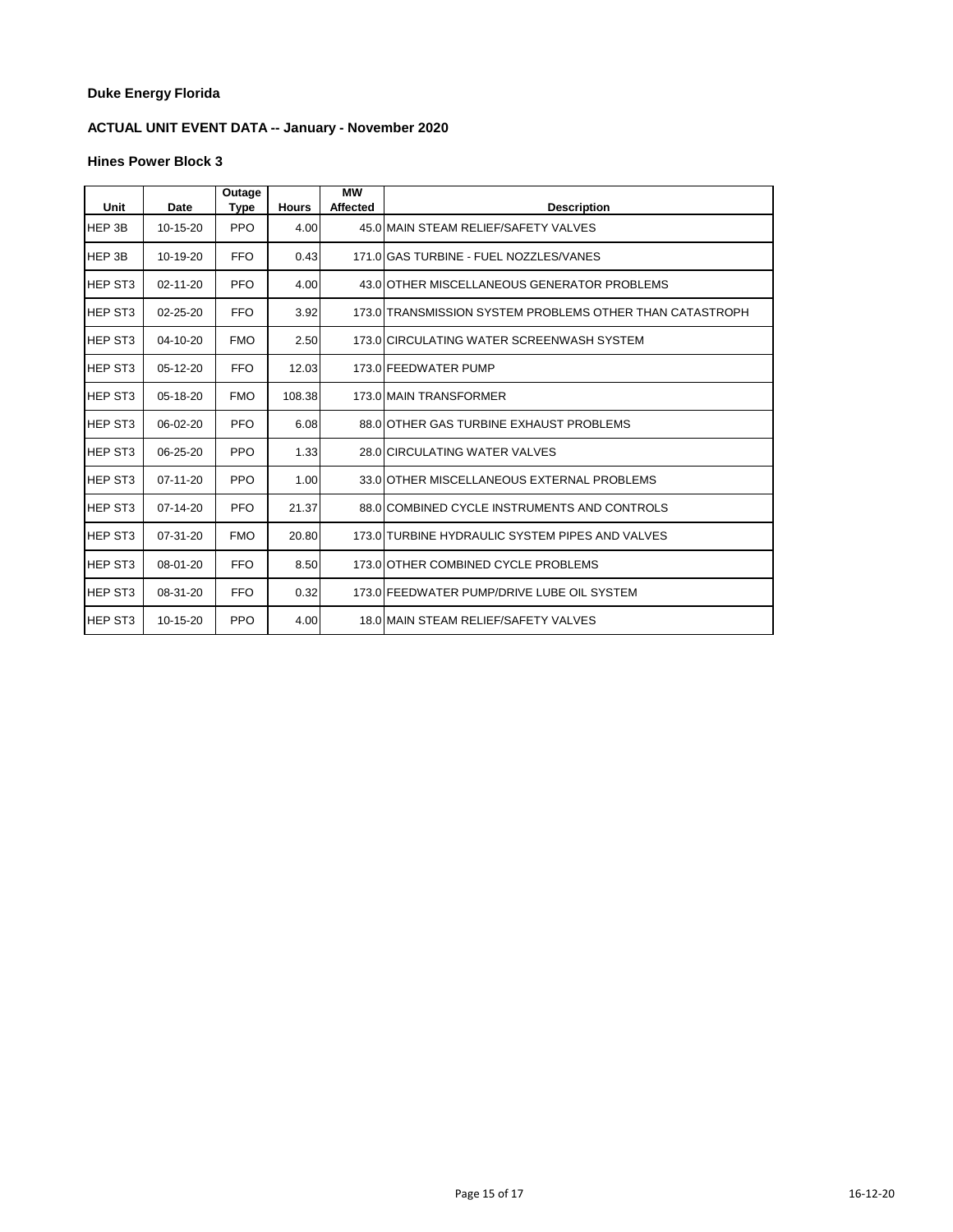# **ACTUAL UNIT EVENT DATA -- January - November 2020**

| Unit   | Date           | Outage<br>Type | <b>Hours</b> | MW<br><b>Affected</b> | <b>Description</b>                                       |
|--------|----------------|----------------|--------------|-----------------------|----------------------------------------------------------|
| HEP 4A | $01 - 25 - 20$ | <b>FFO</b>     | 16.85        |                       | 173.0 GAS TURBINE COMPRESSOR - BLEED VALVES              |
| HEP 4A | 03-03-20       | <b>FFO</b>     | 5.88         |                       | 173.0 OPERATOR ERROR                                     |
| HEP 4A | 03-03-20       | <b>FFO</b>     | 2.40         |                       | 173.0 OPERATOR ERROR                                     |
| HEP 4A | 03-04-20       | <b>FFO</b>     | 1.48         |                       | 173.0 OTHER TURBINE INSTRUMENT AND CONTROL PROBLEMS      |
| HEP 4A | 03-04-20       | <b>FFO</b>     | 11.23        |                       | 173.0 OTHER MISCELLANEOUS BALANCE OF PLANT PROBLEMS      |
| HEP 4A | 03-04-20       | <b>FFO</b>     | 4.13         |                       | 173.0 OTHER TURBINE INSTRUMENT AND CONTROL PROBLEMS      |
| HEP 4A | 03-04-20       | <b>FFO</b>     | 11.68        |                       | 173.0 OTHER TURBINE INSTRUMENT AND CONTROL PROBLEMS      |
| HEP 4A | 03-22-20       | <b>PFO</b>     | 3.00         |                       | 80.0 SERVICE WATER HEAT EXCHANGERS                       |
| HEP 4A | 03-29-20       | <b>FFO</b>     | 1.63         |                       | 173.0 IGAS TURBINE CONTROL SYSTEM - LOGIC PROBLEMS       |
| HEP 4A | 04-02-20       | <b>FFO</b>     | 37.87        |                       | 173.0 TURBINE MAIN STOP VALVES                           |
| HEP 4A | 04-12-20       | <b>FFO</b>     | 4.50         |                       | 173.0 OTHER MISCELLANEOUS BALANCE OF PLANT PROBLEMS      |
| HEP 4A | 05-29-20       | <b>PPO</b>     | 9.00         |                       | 78.0 CONDENSER TUBE SHEET FOULING                        |
| HEP 4A | 07-01-20       | <b>FFO</b>     | 45.68        |                       | 173.0 LIGHTNING                                          |
| HEP 4A | 07-03-20       | <b>FFO</b>     | 28.20        |                       | 173.0 LIGHTNING                                          |
| HEP 4A | 07-04-20       | <b>FFO</b>     | 15.00        |                       | 173.0 LIGHTNING                                          |
| HEP 4A | 07-05-20       | FFO.           | 9.75         |                       | 173.0 LIGHTNING                                          |
| HEP 4A | 07-06-20       | <b>FFO</b>     | 17.63        |                       | 173.0 LIGHTNING                                          |
| HEP 4A | 08-18-20       | <b>FFO</b>     | 63.18        |                       | 173.0 LIGHTNING                                          |
| HEP 4A | 10-12-20       | <b>FFO</b>     | 9.83         |                       | 173.0 TRANSMISSION SYSTEM PROBLEMS OTHER THAN CATASTROPH |
| HEP 4A | 11-06-20       | PO             | 594.00       |                       | 173.0 GAS TURBINE CONTROL SYSTEM - UPGRADES              |
| HEP 4B | 03-03-20       | <b>FFO</b>     | 14.60        |                       | 172.0 OPERATOR ERROR                                     |
| HEP 4B | 03-04-20       | <b>FFO</b>     | 9.30         |                       | 172.0 OTHER TURBINE INSTRUMENT AND CONTROL PROBLEMS      |
| HEP 4B | 03-04-20       | <b>FFO</b>     | 22.85        |                       | 172.0 OTHER TURBINE INSTRUMENT AND CONTROL PROBLEMS      |
| HEP 4B | 03-22-20       | <b>PFO</b>     | 3.00         |                       | 79.0 SERVICE WATER HEAT EXCHANGERS                       |
| HEP 4B | 04-02-20       | <b>FFO</b>     | 37.30        |                       | 172.0 TURBINE MAIN STOP VALVES                           |
| HEP 4B | 04-12-20       | <b>FFO</b>     | 8.53         |                       | 172.0 OTHER MISCELLANEOUS BALANCE OF PLANT PROBLEMS      |
| HEP 4B | 04-13-20       | <b>FFO</b>     | 1.13         |                       | 172.0 FEEDWATER PUMP                                     |